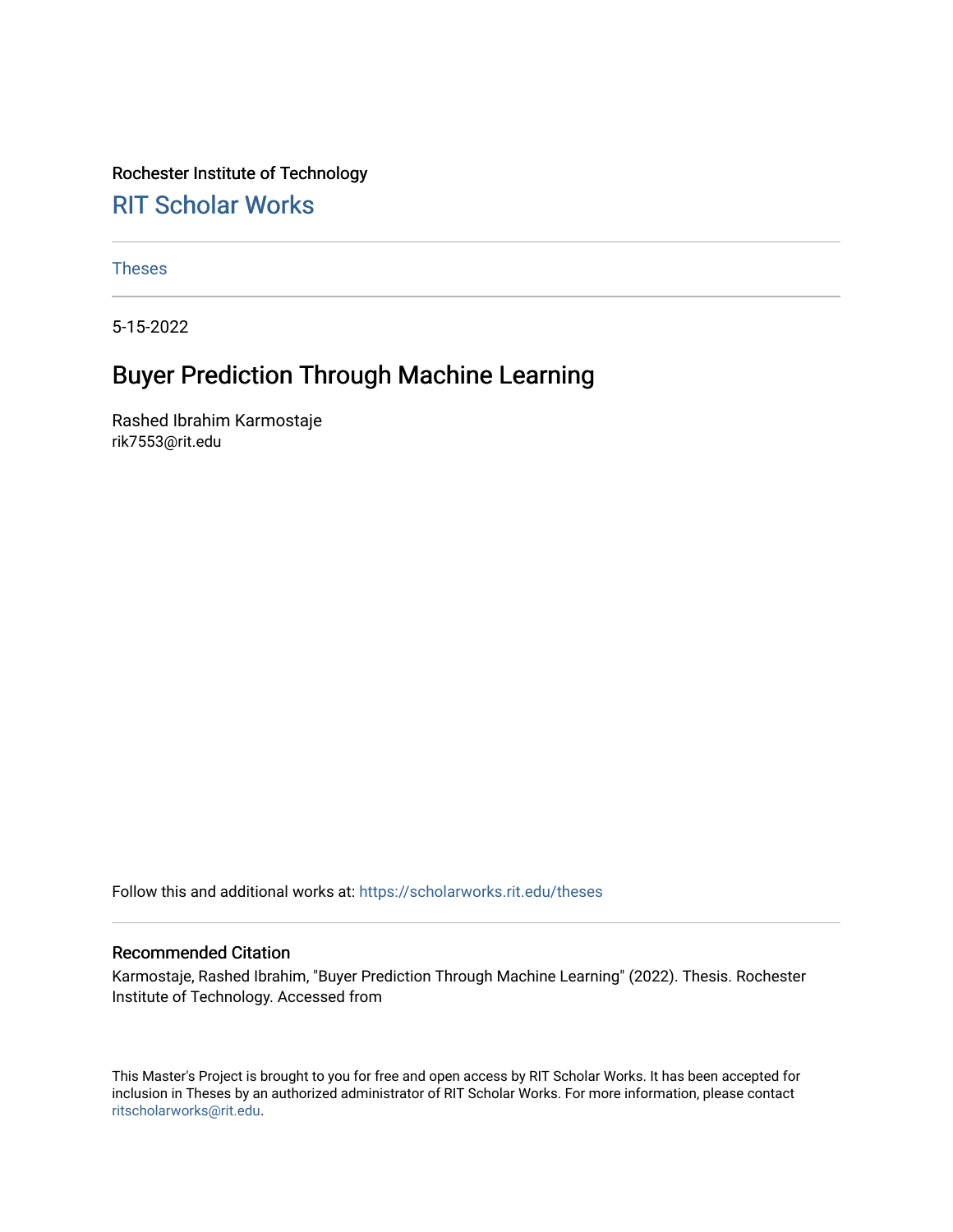# **RIT**

# **BUYER PREDICTION THROUGH MACHINE LEARNING**

By

#### **RASHED IBRAHIM KARMOSTAJE**

**A Graduate Paper/Capstone Submitted in Partial Fulfilment of the Requirements for the Degree of Master of Science in Professional Studies in Data Analytics**

**Department of Graduate Programs & Research**

**Rochester Institute of Technology**

#### **RIT Dubai**

**May 15, 2022**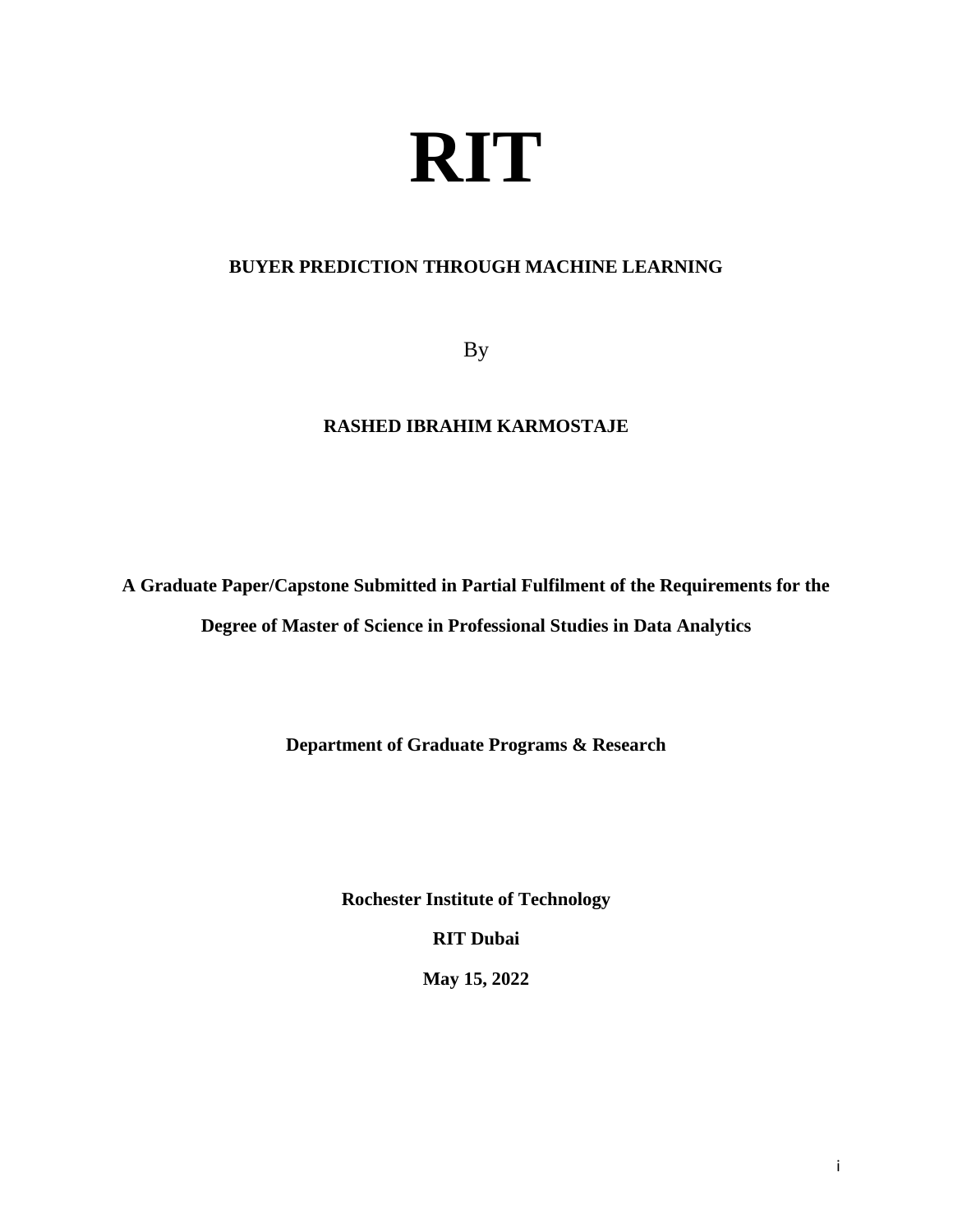

**Master of Science in Professional Studies in**

**Data Analytics**

**Graduate Capstone Approval**

**Student Name: Rashed Ibrahim Karmostaje**

**Paper/Capstone Title: Buyer Prediction Through Machine Learning**

**Graduate Capstone Committee:**

**\_\_\_\_\_\_\_\_\_\_\_\_\_\_\_\_\_\_\_\_\_\_\_\_\_\_\_\_\_\_\_\_\_\_\_\_\_\_\_\_\_\_\_\_\_\_\_\_\_\_\_\_\_\_\_\_\_\_\_\_\_\_\_\_\_\_\_\_\_\_\_\_\_\_\_\_\_\_**

| <b>Name: Dr. Sanjay Modak</b> | <b>Designation: Chair Committee</b>           | Date: |
|-------------------------------|-----------------------------------------------|-------|
|                               |                                               |       |
| Name: Dr. Ehsan Warriach      | <b>Designation: Member of committee Date:</b> |       |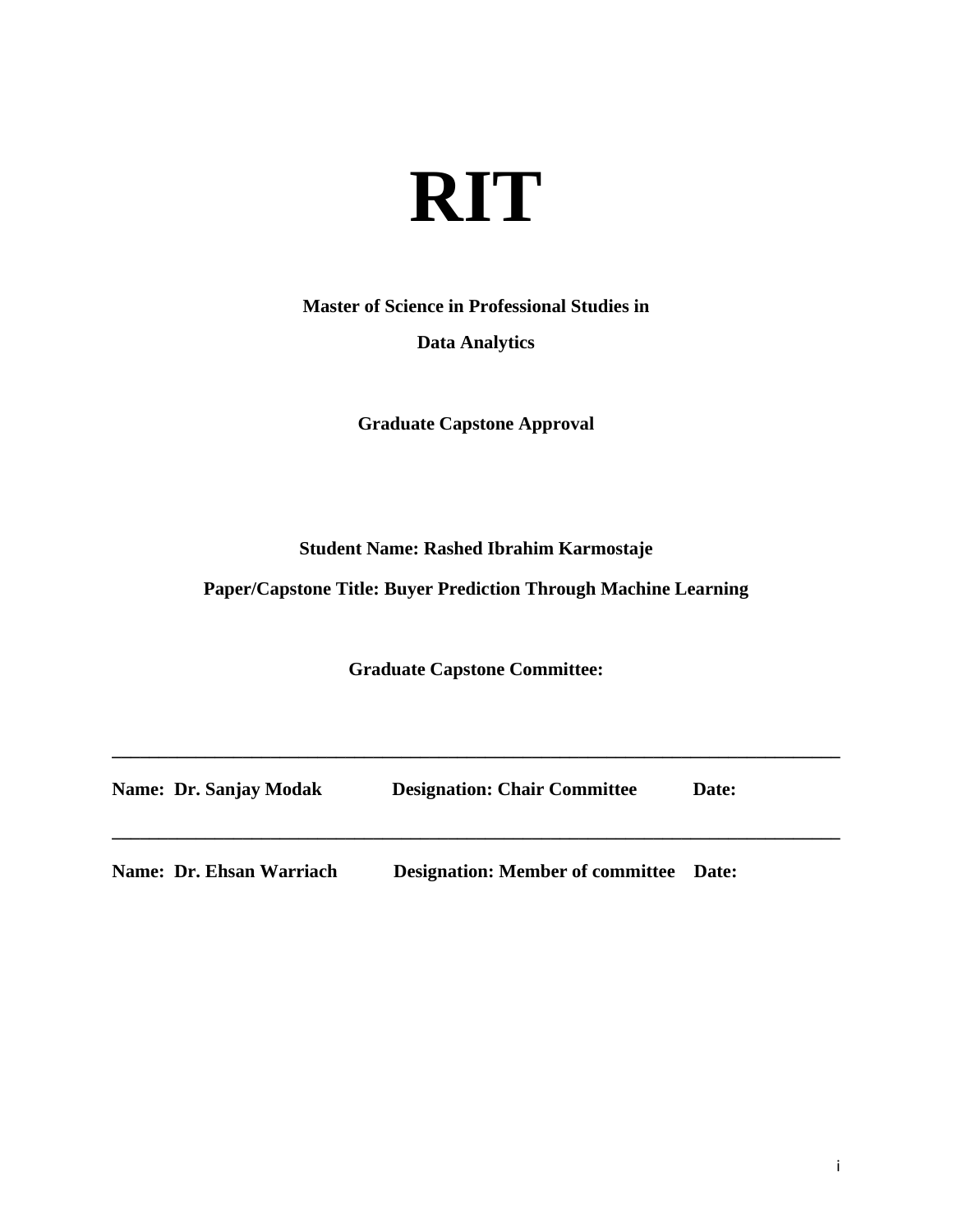# <span id="page-3-0"></span>Acknowledgments

First of all, I am thankful to almighty Allah for all praises and glory to the most compassionate and merciful.

Special thanks and appreciation to my teacher mentor and advisor Dr. Ehsan Warriach. He continuously supports me in this work. His corporation, assistance, and continuous support in this capstone project are appreciable. I want to thank Dr. Sanjay Modak, chair of graduate program and Research at Rochester Institute of Technology RIT Dubai, for his advice, assistance, feedback, and guidance in the research project along with the complete master's program.

I would like to thank my family and parents for supporting me. My parents always supported me throughout my education, especially in the master's program. Additionally, my family, friends, and colleagues also assist me throughout my research.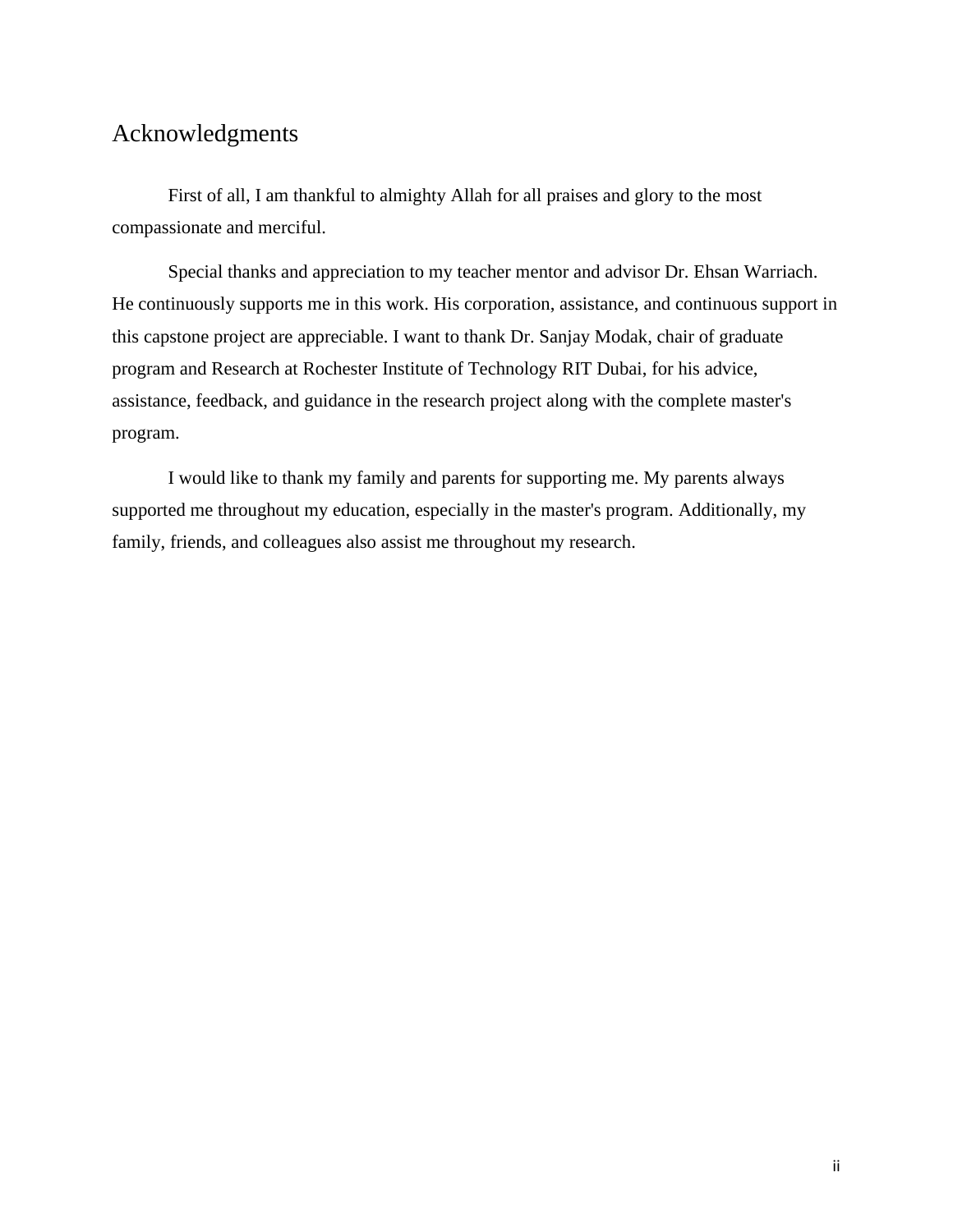# <span id="page-4-0"></span>Abstract

Targeted marketing has grown in popularity in recent years, as well as recognizing when a consumer will desire a commodity may be extremely important to a business. Predicting this demand, however, is a complex procedure. Businesses, promoters/marketers, and sellers are using machine learning approaches to execute buyer prediction. This study focuses on when a customer would buy fast-moving retail merchandise by evaluating a customer's purchase history at partner vendors. The projections should be used to customize special discounts for customers who are about to make a purchase. In addition, buying behavior is a set of consumption habits that can be analyzed to help in predicting the needs of specific target audience. Knowing consumption habits, business is much more likely to formulate sales items tailored to the market. Thus, the chances of success and acceptance of products and services increase. Promotional offers can then be supplied to the most relevant clients (with alerts sent directly to buyers' mobile devices) thus reducing the use of the traditional/general paper-based marketing. More specifically, I will create a machine learning model that predicts potential future buyers based on the supplied market dataset. I will use a data source that gathers clients' consumer history to establish a solid basis for this approach. The study focuses on consumer groupings rather than individual purchasers to forecast purchasing. After analyzing which of these purchase behaviors fits the consumer's decision-making of a product or service, it will be easy to establish appropriate/focused marketing and sales strategies.

Keywords: Targeted Marketing, Forecasting, Machine Learning, Buyer decision making, Prediction buying behavior.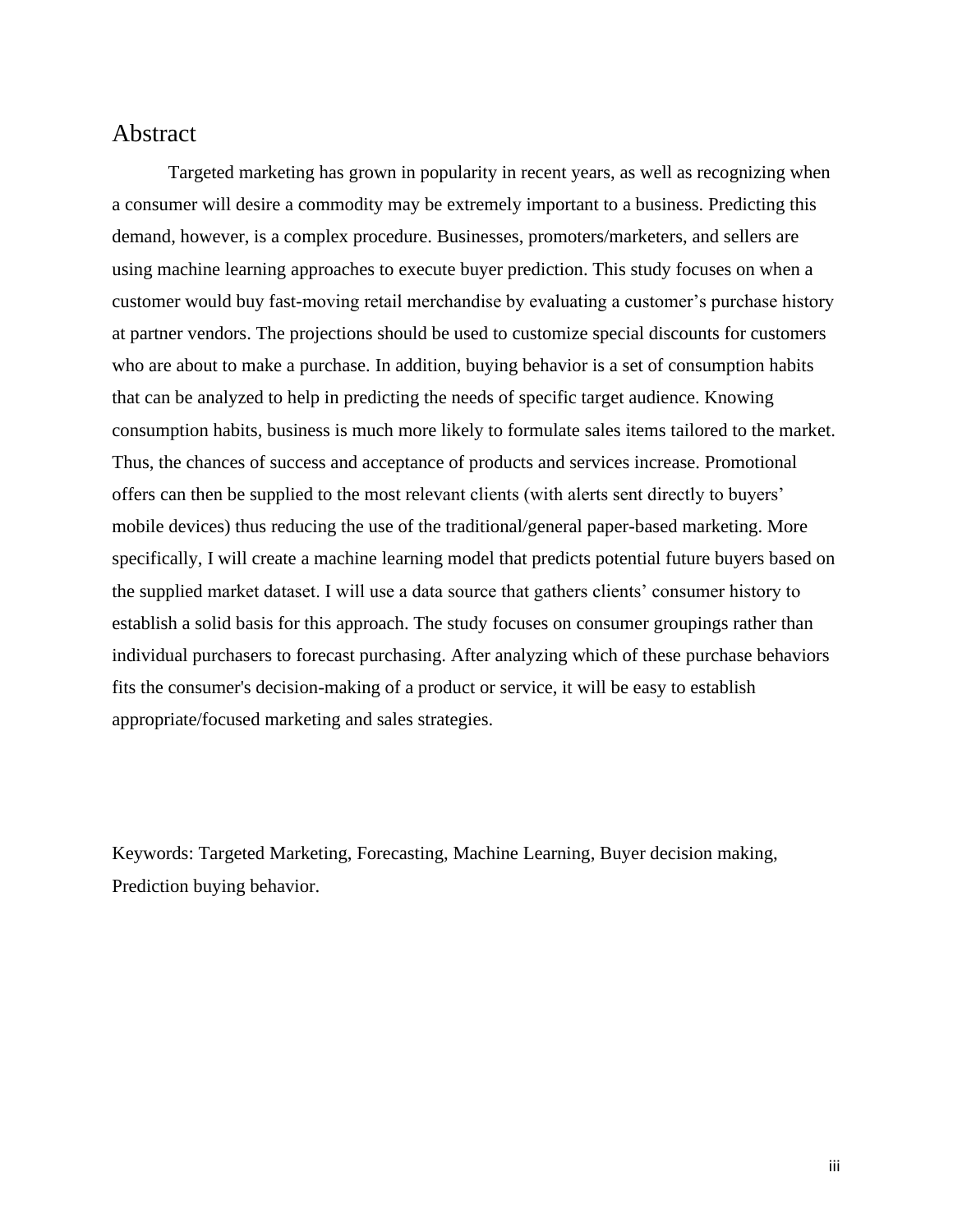# **Table of Contents**

| <b>CHAPTER 1:</b> |  |
|-------------------|--|
| 1.1               |  |
| 1.2               |  |
| 1.3               |  |
| 1.4               |  |
| <b>CHAPTER 2:</b> |  |
| <b>CHAPTER 3:</b> |  |
| 3.1               |  |
| 3.2               |  |
| 3.3               |  |
| 3.4               |  |
| 3.5               |  |
| 3.6               |  |
| 3.7               |  |
| 3.8               |  |
| 3.9               |  |
| 3.9.1             |  |
| 3.9.2             |  |
| 3.9.3             |  |
| 3.9.4             |  |
| 3.9.5             |  |
| 3.9.6             |  |
| 3.9.7             |  |
| <b>CHAPTER 4:</b> |  |
| <b>CHAPTER 5:</b> |  |
| 5.1               |  |
| 5.2               |  |
|                   |  |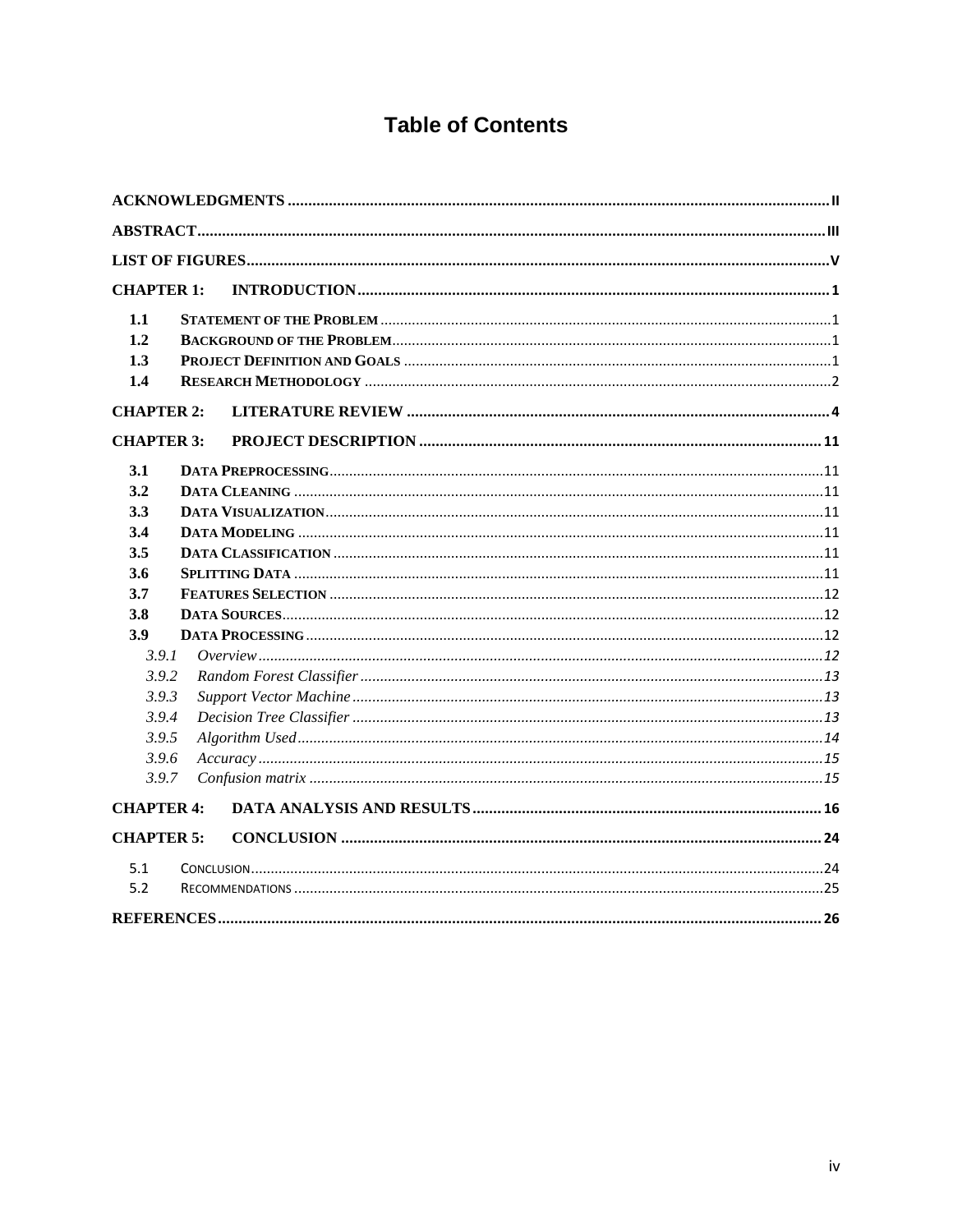# <span id="page-6-0"></span>**List of Figures**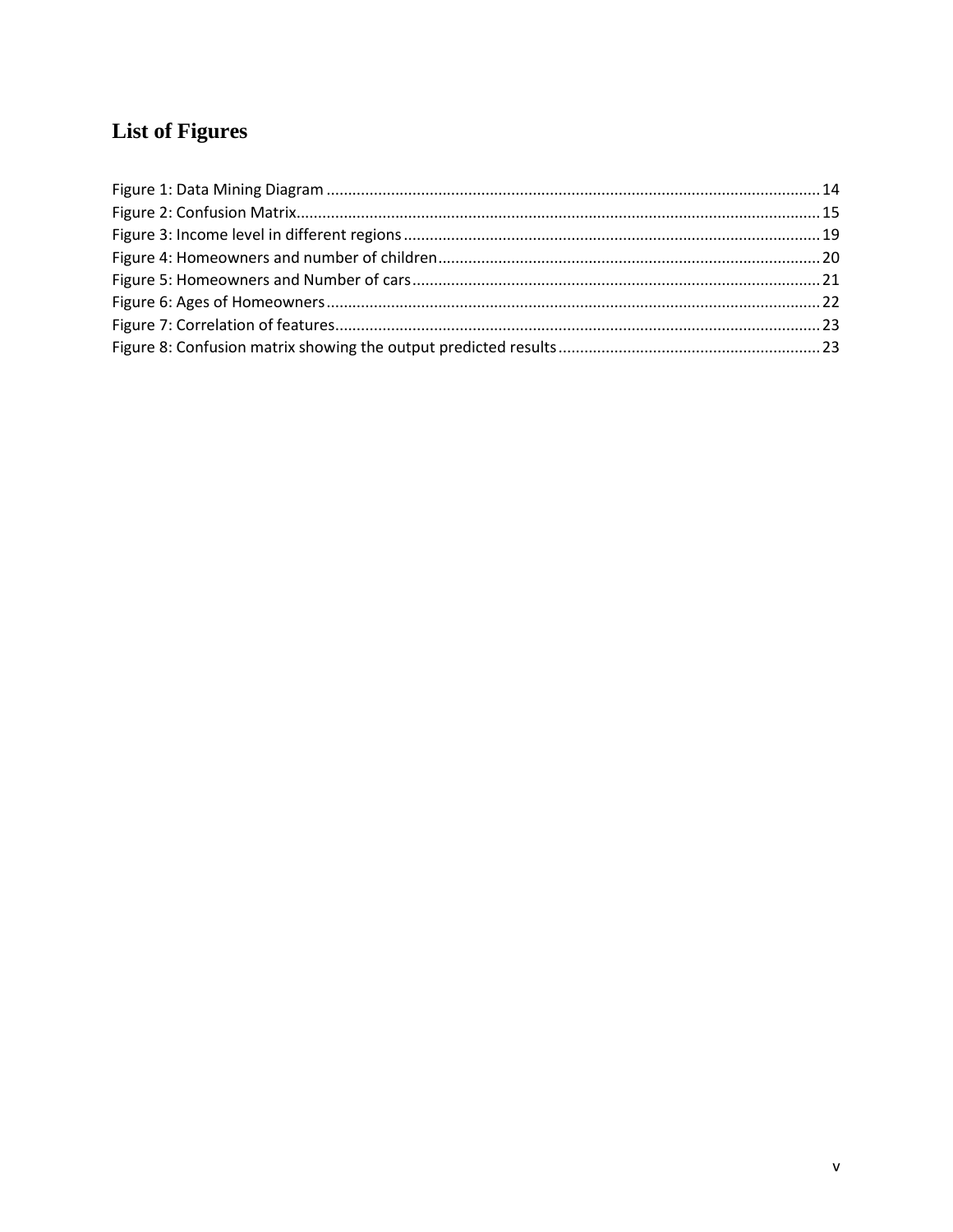# **Chapter 1: Introduction**

#### <span id="page-7-1"></span><span id="page-7-0"></span>**1.1 Statement of the Problem**

Most industrial activities in the automobile sector are still heavily reliant on human judgments. The issue with every manufacturing organization is the number of products produced. If they could not comprehend the product's specifications before manufacture, the corporation may suffer a loss. Our project assists the industry in predicting the proper product demand based on historical client behavior. Using several classifications algorithms on the cycle buyer dataset, the optimum method must be chosen based on accuracy to determine if a person is willing to buy our goods or not.

#### <span id="page-7-2"></span>**1.2 Background of the Problem**

Many businesses are having to deal with the reality of AI implementation. The advantages of using a predictive system include assisting in determining the actual quantities of potential buyers, which is incredibly strategic and valuable for any firm. Implementing ML-based solutions can result in significant cost savings, better predictability, and increased system availability.

#### <span id="page-7-3"></span>**1.3 Project Definition and Goals**

Marketing has shifted from a manufacturer to a client strategy. In this information-rich age, client behavior may assist affiliate marketers in selecting the most successful marketing campaign for their clients. If a corporation knows whatever a consumer tries to buy at any particular time, it may sell to the client's demands and achieve a competitive edge. Predicting a client's purchasing behavior allows businesses to promote to a specific person at the right moment. This will have a different influence on a buyer than the usually printed newspaper leaflet.

Customers that use your product leave a trail of actions that suggest how they will behave in the future. We can find predicted patterns in granular consumer behavioural data that may improve the customer experience and earn more income for your organization via automated feature engineering. Predictions are utilized to create customized marketing strategies and service offerings. We will attempt to evaluate and examine the performance of several machine-learning approaches used to forecast churn.

Targeted marketing has gained in popularity in recent years, and as well as recognizing when a consumer will need a product may be pretty beneficial to a company. This, on the other hand, is a challenging assignment to predict. This research describes a study that used machine learning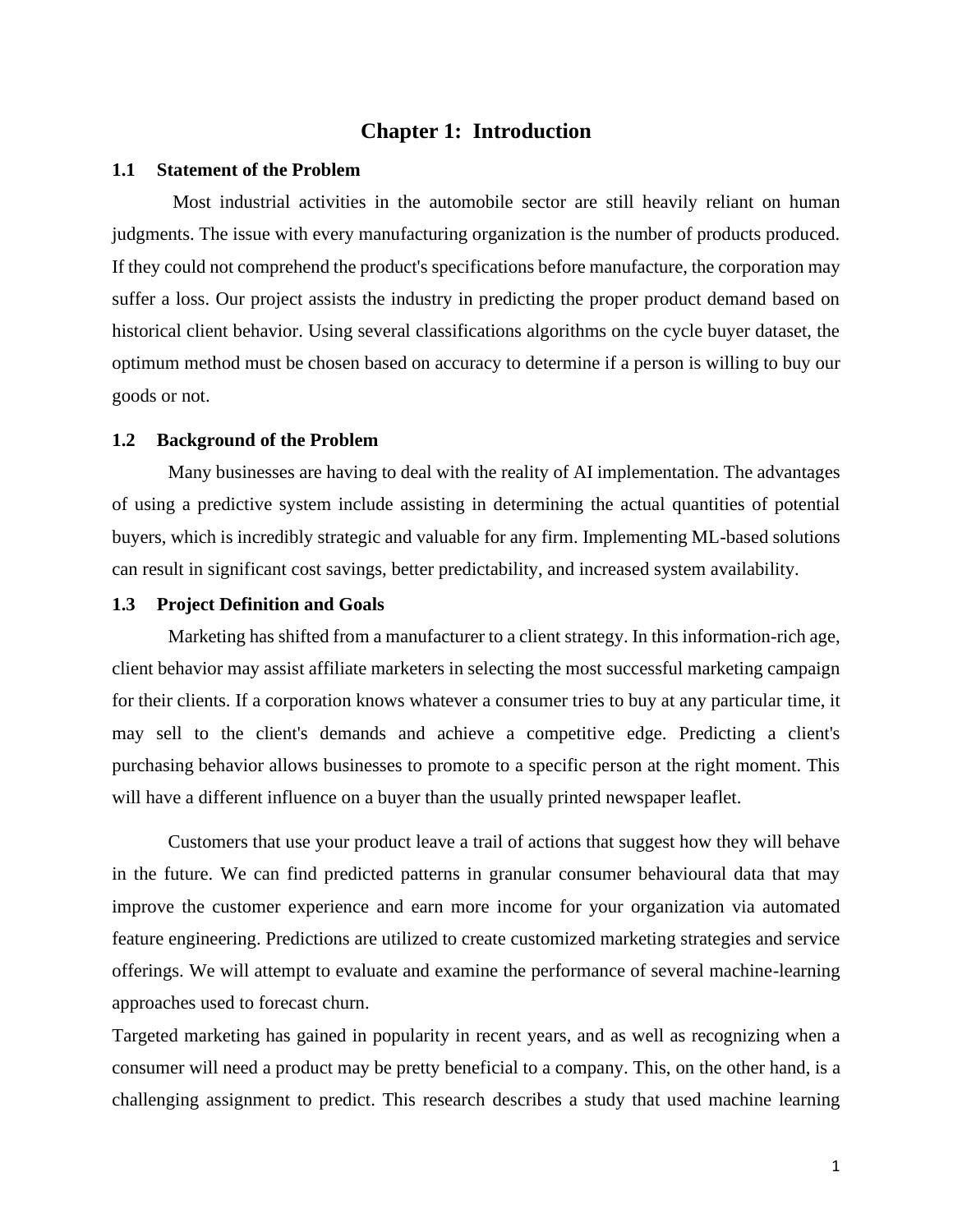techniques to anticipate when a client would buy a product. This is accomplished by studying a customer's past purchases at partner retailers. These forecasts would customize special discounts for clients who want to buy an item.

I utilize a vast amount of data on their existing clients, including demographic information and previous purchases. I'm especially interested in examining customer data to see any obvious links between known demographic variables about consumers and the chance of a customer purchasing an item.

My objective is to create a model that can respond to the query asked by the firm's managers. I specifically will use a machine learning model that predicts potential future buyers based on the supplied dataset. I will use a data source that gathers past client data to establish a solid basis for this approach. The study focuses on consumer groupings rather than individual purchasers to forecast purchasing.

#### <span id="page-8-0"></span>**1.4 Research Methodology**

Correlation metrics, we can see the column set with a high correlation, and we only selected those with high correlation in our features column list. We will use these columns as input features to our model, and the output features will be the status of the purchase pipe so that we will restrict our data into input training and testing and output training and testing. We make a model out of it, train it on the train data set, predict it on the testing data set, and make confusing metrics. So wherever the data is missing, we replace that empty data with a string of no data. So here, we also plot the histogram graph that tells the relation between income and the purchase of bikes, and in the graph, we can see it's a simple graph analysis which shows us that people with more income purchase more bikes. And then what we did was we had some missing data in the marital status column, gender column, and homeowner column. So in our data, wherever we see the word married, written will be replaced by zero, single will be replaced by one, and no Riddle will be replaced by two. So, for the buying analysis, we first imported the necessary libraries and imported the data set. The data set is the link in the initial document of the problem so that I can find the link there. This is because a machine learning model cannot understand strings. It only understands numeric data. So, what we did here we see all the frequencies of those variables and again drop them in the ID column, and so here we can see that there are many dictionaries written an equals to curly braces married single colon one no. Then we've made a correlation metric and plotted the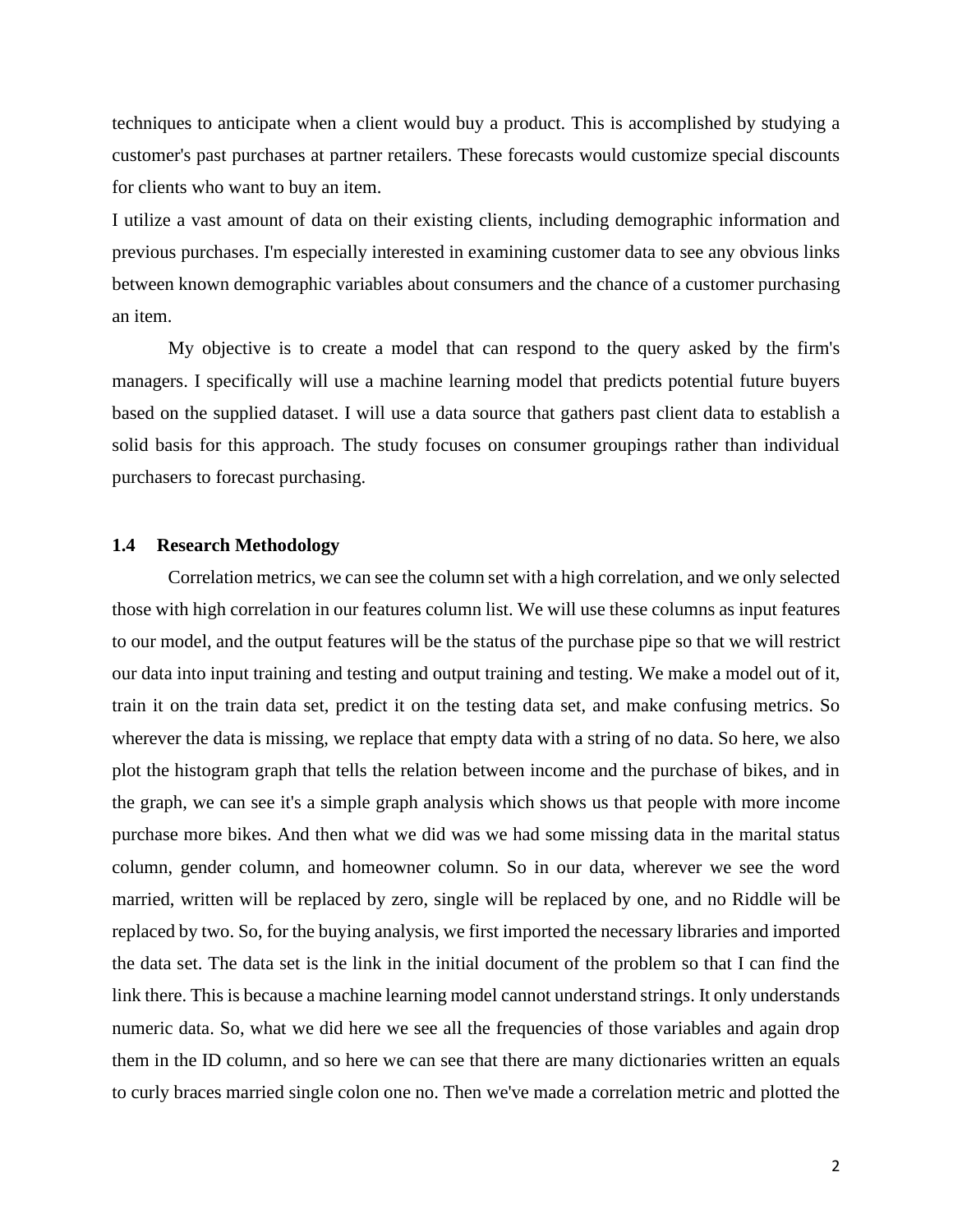correlation metrics as a heat map. Some three or four more variants of these plots have different regions with occupation and income.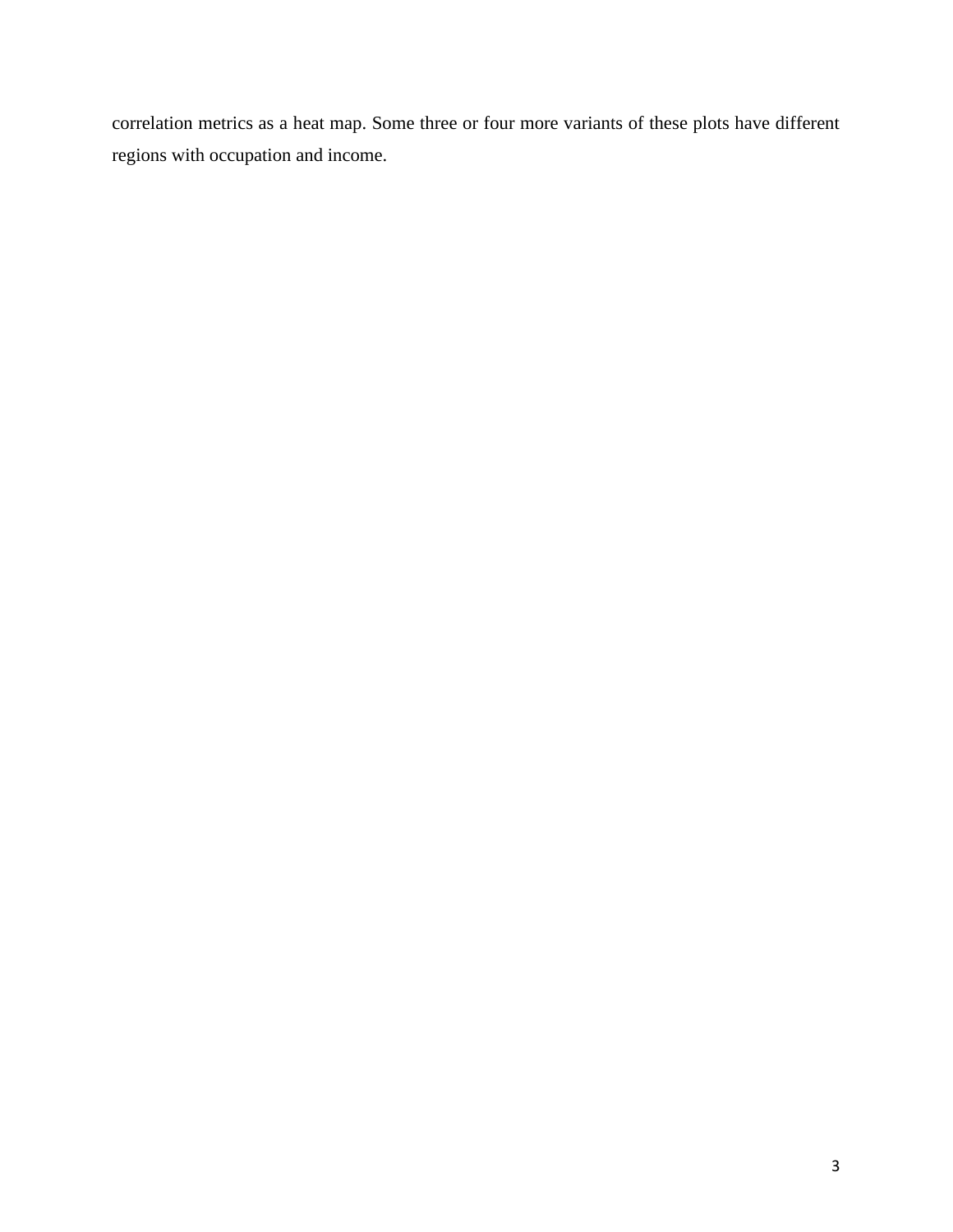# **Chapter 2: Literature Review**

<span id="page-10-0"></span>According to Baderiya and Chawan (2018), the cost of maintaining a client is less than the cost of acquiring new ones due to the marketing expenditures associated with attracting new clients. As a result, with the increase in competition, it has become critical to keep the present consumer base. Customers often leave gradually rather than abruptly. This suggests that by examining consumers' past purchasing habits, one may take a proactive approach to forecasting turnover. In the field of academia, there have been a number of different machine-learning methods analyzed in the past decade to predict profitability and customer retention, and practitioners have been known to have used some of these. In majority of the cases, these methods are mostly based on extracting the customers' latent characteristics from their previous purchase behavior and characteristics. The estimate of what buyers might purchase, particularly in the rapidly personal items industry indicates that customer cross- and up-selling research comprises market basket analysis, forecasting clients' shopping lists, and estimating future purchases.

In a paper exploring the prediction of customer shopping lists from point-of-sale data, Cumby, Fano, Ghani, and Krema (2005) establish that market basket analysis is done to understand which things customers buy to improve marketing targets. It focuses on point-of-sale transaction records to increase sales and control stocks. Retailers also use it to plan the layout of their stores and guarantee that goods commonly purchased together are close to each other. Consumer purchase behavior influenced by several factors for the purchase of different products. Local customs interfere with the way the customer buys. Each region has different habits, unique experiences, different religions, rituals, norms, traditions, musical preferences and so on. Understanding the culture of the area can help in the development of products and services. Finally, the important thing is to be aware of what may embarrass, annoy or even offend potential customers as well as, of course, the qualities of your products that can bring moral benefits and a sense of social responsibility to buyers.

In another study, Els (2019) conducted research that involved the creation of a tailored discount offer system. When consumers visit the store, the system suggests a customized discount offer. The promotions are only available to a single client for a limited time. Consumers were subjected to cross- and up-selling under this system, which opened up the possibility of new revenue streams. The researcher also sought to forecast when a client would buy particular things using analytical approaches. In order to accurately predict the characteristics of the purchasing behavior of the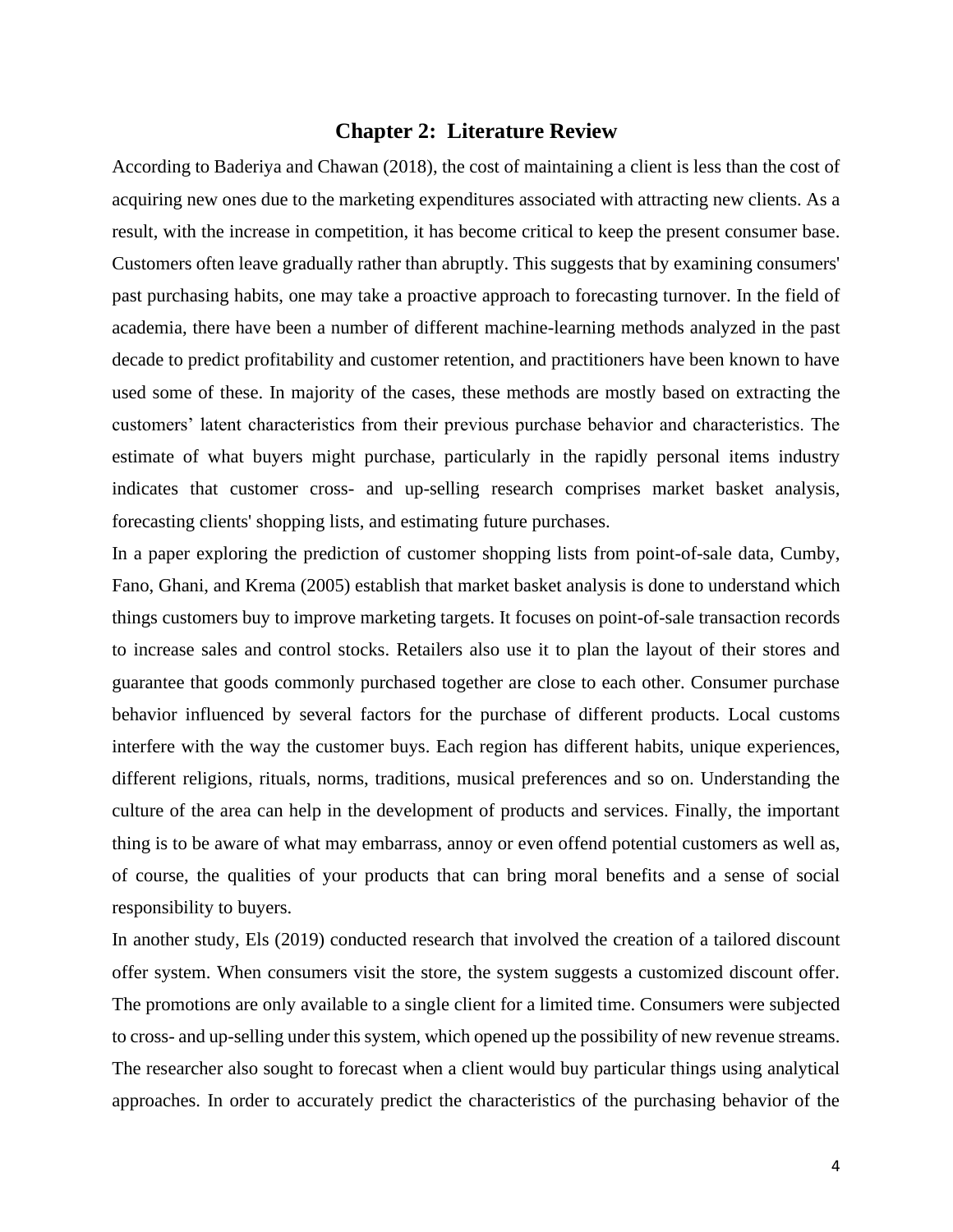customers who purchased scooters in the past, the technology related to machine-learning was brought into use to analyze and then predict different characteristics of customer purchasing behavior.

In study on consumer behavior during Covid-19 pandemic, Loxton et al. (2020) established that income level has direct influence on consumer purchase behavior. In this regard, it has been found that there were significant Changes in habits and behavior patterns caused by the coronavirus. The consumer reduced consumption during the period of social isolation due to the impact on income and fear of unemployment. For the post-pandemic period, mostly individual (percentages between 50 and 72%) specified they plan to maintain the level of consumption adopted during social isolation, indicating that consumers in the future will hardly purchase goods at the levels they did before the pandemic.

Xu, Wang, Peng, and Wu (2019) demonstrate that Conscious Consumption showed that 38% of people are concerned about the impacts of production on the environment. The higher the level of education, the greater the willingness to check the origin of a product they purchase is environmentally correct. As around 57% of individual with up to the 4th grade of elementary school never check it and this percentage drops as the degree increases. Education is reaching 29% among people with higher education. Research on conscious consumption has also shown that income also influences the purchase of an environmentally correct product.

In addition, according to Linoff and Berry (2011), empirical research confirms the existence of children's influence on family decisions, but little is known about this, and, according to the author, analysis on the influence of children's consumers around luxury goods or where to go during holidays, has being little explored with regard to consumer choice. In this way, it is evident the need for more research that promotes the influence of the child consumer in other countries, in addition to focusing on specific areas, such as food. In view of this, this study consists of identifying the determining factors of the influence of the child consumer in the purchase decision process and consumption of food in the family.

Cumby et al. (2004) emphasize that traditional norms and parental decision rules in the family have decreased, making communication in the family more open and democratic, making children achieve more power to influence purchasing decisions especially about food. The development of child psychology and the segmentation of increasingly specific niches created an opportune environment for the study of child consumer behavior, mainly focusing on their ability to influence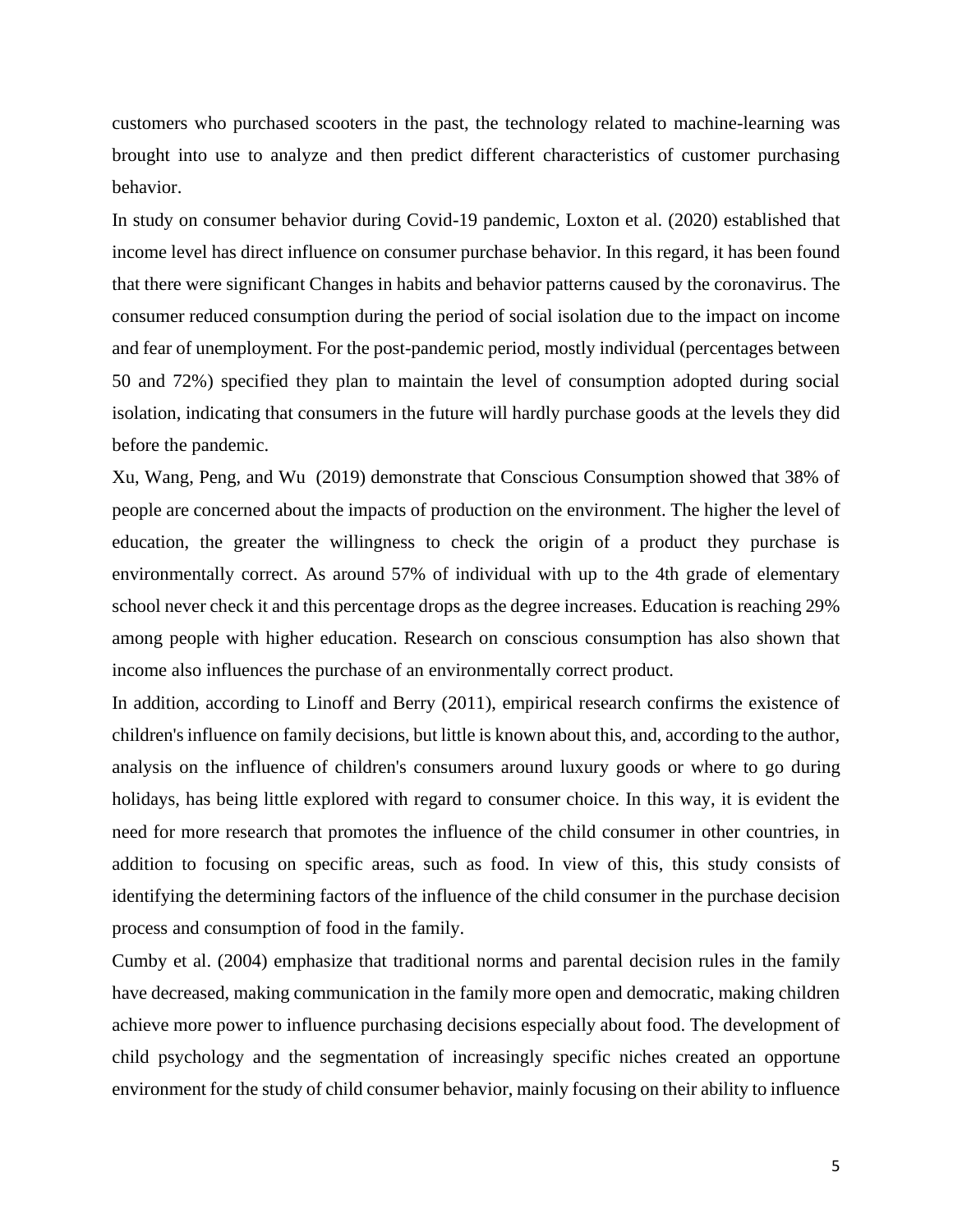family decisions, which brings relevant contributions to marketing, enabling the establishment of more targeted marketing strategies for this niche. Many studies on the subject were carried out, however, mainly in the United States and European countries, with little expression in other countries.

According to Khan et al. (2020), the purchasing power of the consumers influences their decision making. By identifying the social class, it is possible to define quality, price the products, establish payment methods and develop appropriate strategies. Products intended for lower classes, for example, need popular appeal. The upper classes, on the other hand, prefer products that make their premium character clear, as they aim at exclusivity. This question concerns the way consumers spend their time, daily habits, and plans for the future. Depending on the lifestyle, the consumer can spend a lot or be economical. Modern people, for example, can invest more in technological innovations and pay attention to the design of objects. Whatever the situation, having this information is critical for your business to reach the right audience.

Jiawei, Micheline, and Jian (2016) note that influencers have great contribution in purchase decision. These people have more power over consumer buying behavior than you might think. With the popularity of the internet, digital influencers are setting the trend and triggering acquisition needs. So, to understand potential customer, business need to know who they look up to and who they look up to. All it takes is a famous blogger to show off the makeup brands she uses, for example, for the products to disappear from store shelves. To understand customer's customs, business also need to know the people they interact with. The circles of friends and family interfere a lot in consumer decisions.

According to Uddin et al.(2019), people do online research before purchasing a product. Opinions exposed on the internet can influence the decision. However, the recommendation of close acquaintances carries even greater weight. All behavior is dictated by the personality of the individual: interests, choice of profession, hobbies, and friendships, among others. Therefore, studying this topic is important to understand the buyer's actions and needs. A shy person, for example, usually opts for homemade programs to have fun, such as watching movies and series. Based on the personality information, you can understand what she is willing to buy.

Neves, Leander, González, and Karoumi (2019) argue that identifying what stage of life the consumer is in is essential to understand the impact that a product or service will have in the market. Over time, human beings can change the way they think, dress, and even replace priorities.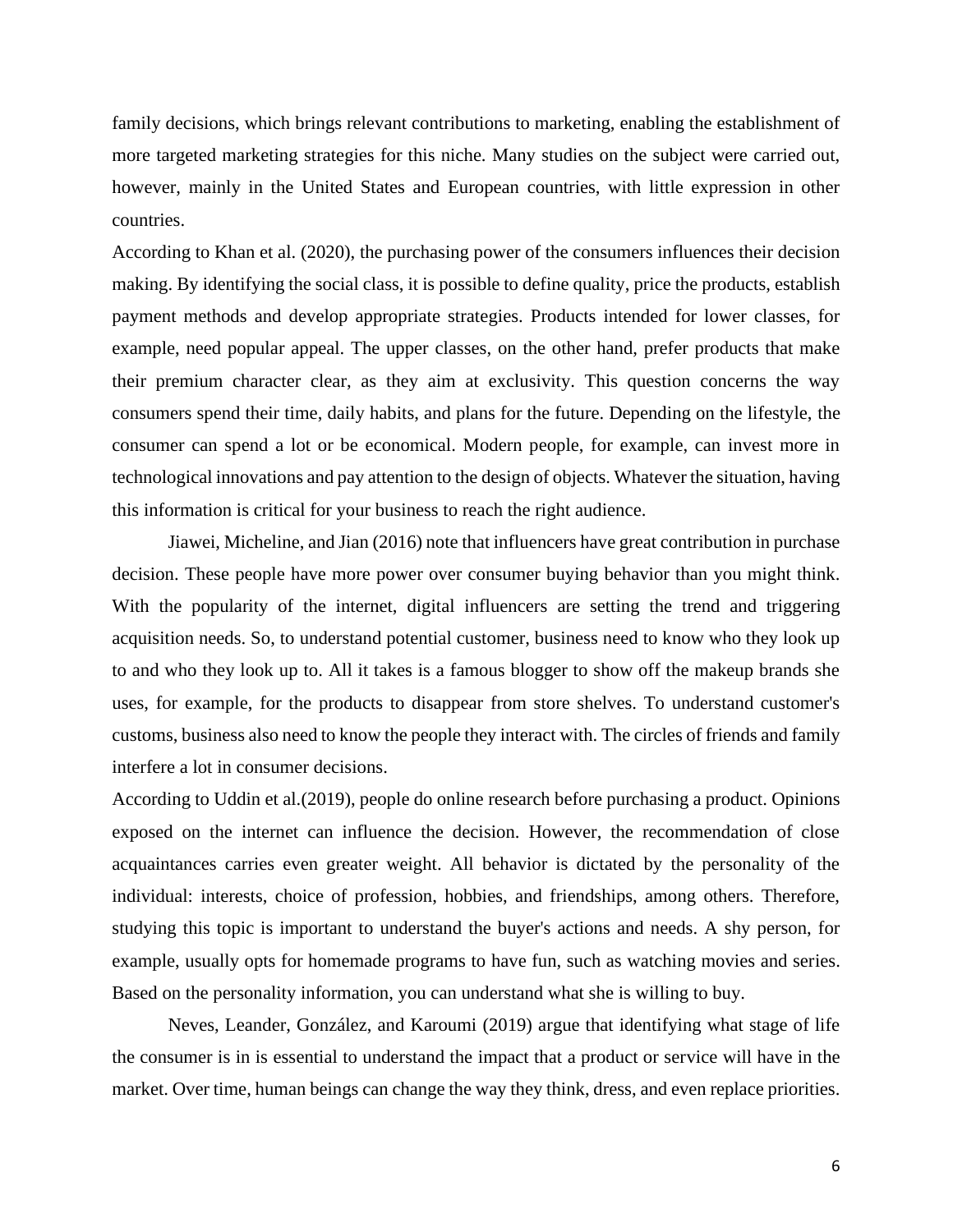Young buyers, for example, may favor volume of purchases; the more experienced ones tend to opt for the quality of the product or service and the service. Thus, the approach can never be the same for both audiences. Personal motivations are linked to the consumer's life goals or even with the purposes of the moment. Personal motivation can be related to the acquisition of something a car, motorcycle, property, setting up a business, taking a trip, among others. Knowing what led the customer to choose a particular product is important to understand consumer behavior.

According to Kim, Chae, and Olson (2012), a bad experience with a brand, product or service can influence all purchase decisions in the future. Therefore, it is important to study the customer's history, including interaction with the competition. This analysis serves to understand which attitudes are well received by the customer and what he does not tolerate. When you find out that he stopped going to an establishment because of poor service, it means that you need to offer excellent assistance to win that customer. Mapping and understanding consumer buying behavior is essential for attaining business goals. Several factors can interfere in the customer's purchase journey, and knowing these characteristics is essential to understand what customer needs are and wants.

Hosseini and Shabani (2015) argue that consumers study the market to make decisions on critical purchase interests. For example, buying a home is a complex operation in several aspects, such as legal, bureaucratic, and financial. It can be even more complicated when it involves a mortgage loan. This is because the approval and granting of real estate credit is based on the client's risk assessment. The bank, in general, makes several requirements and analyzes the buyer's profile and ability to pay for high and long-term debt, which can reach 30, 35 years, depending on the financial institution. Therefore, among the conditions observed by the bank is the age of the borrower. However, the truth is that the property belongs to the bank until you finish paying for it. If individual cannot pay the installments, the property will be taken. Another important point: the interest on the financing can make the property cost up to twice as much. Even though the interest is low, it is necessary to evaluate because it is applied to a high amount and for a long period of time. When buying a physical property, the investor will have expenses such as certificates, registrations and, depending on the property, the value will be high. When investing in Real Estate Investment Fund, one can purchase just one share, making it much more affordable. In addition, selling a fund share is easier and faster than selling a property. Another advantage is that in an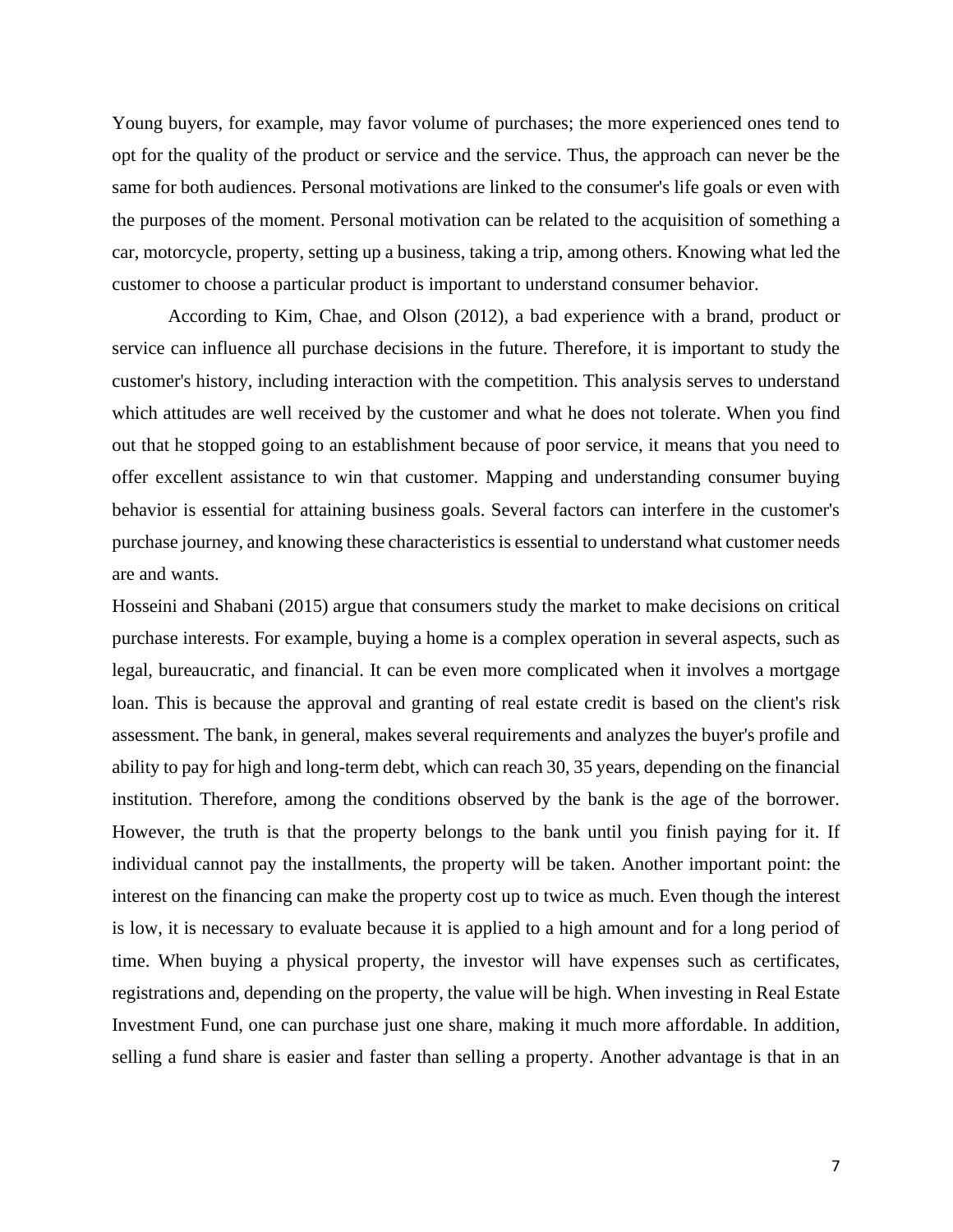Real Estate Investment Fund, all administration is done by the manager and administrator, unlike a property, where the owner has to bear possible works and rent payment delays.

Lo-Ciganic et al. (2019), in the analysis of customers' behavior for detecting customer behavior through artificial intelligence, found that homeowners have a number of cars according to their region. In several sectors, the hiring of professionals with good salary averages has grown in the beginning of 2018. The scenario is a good indicator to evaluate the economic recovery of the country after some years of retraction. The IT development area is among those that pay the best. Part of this is due to the digitization of numerous processes and activities in the most diverse segments of the economy, from industry to services.

Brei (2020) notes that the accounting field has sought increasingly qualified professionals, attentive to the new rules. If individual need to dispose of their property, for example, this will depend on the market and a buyer, which does not always appear quickly. Another important factor is vacancy. An investor who owns a property runs the risk of the tenant leaving and the property being vacant. Therefore, he will have to bear all the costs involved. If a small and cheaper house meets their needs and that of their family, take the opportunity to save and make other types of investments, both financial and personal.

Raorane, Kulkarni, and Jitkar (2012) note that in times of crisis, differentiating products and services is the best strategy to conquer a prominent space in the market. In this regard, experts are unanimous in saying that investing in a property too early, through financing, can be a choice with a not very positive impact on the young person's life. That's because these individuals are still at the beginning of his career and, in most cases, with little money to make a good down payment. Thus, the young person pays high installments, with interest and for a long period. Meanwhile, individual gives up on investing in himself and his professional career. In other words, he is totally without financial conditions to do a postgraduate course, miss activities that provide unique and enriching experiences, such as shows, tours and trips. Many will say the opposite, but rent can be an ally of flexibility. Even most of the customers are by opting for a smaller, cheaper place and saving the rest to invest in the best way.

Huang et al. (2019) argue that the biggest transformation in the society is the increase in the status of children in the household. Based on new dynamics that have been established in the family, creating a new power relationship, in which decisions are not made in isolation by the parents, can establish a process developed in a bidirectional way (anchored on the influence between parents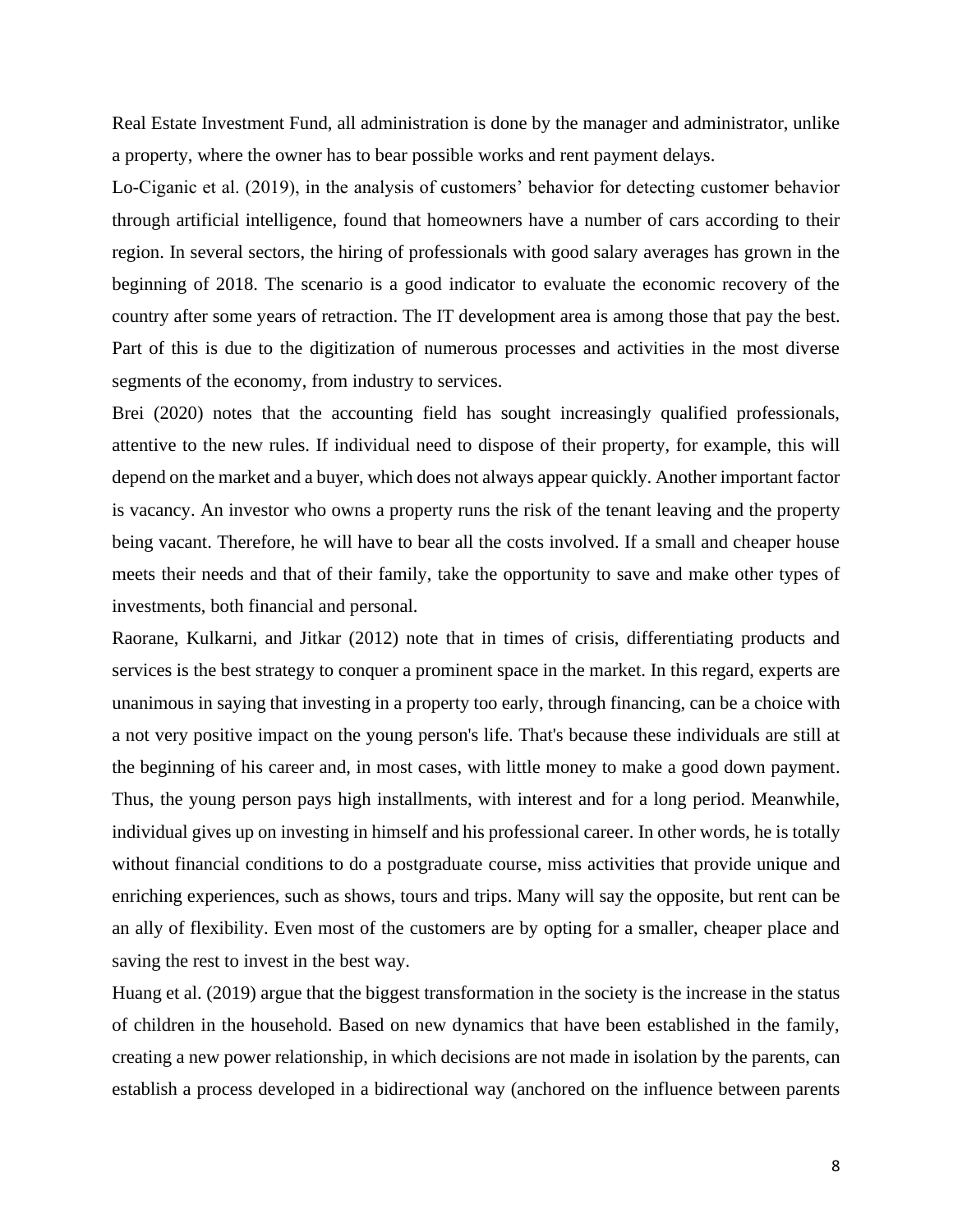and children). Drastic changes in society and family structure, such as urbanization, the use of contraceptive methods and the greater presence of women in the labor market, have made motherhood a choice, not a chance. In this way, families are smaller and more planned and the children in these families are more sovereign, influencing and deciding what to eat, wear, among others, even for the adults in the house.

Breiman (2001) indicates lifetime has a direct influence on the value of the installments and even on the period in which the buyer can dilute a debt. In a financing, the installments are composed of interest, fees and also mandatory insurance, such as Death or Permanent Disability. This insurance tends to increase in value the older the buyer is, because it is understood that over the years, he presents more risks of getting sick, becoming disabled or dying. In this way, individual could not afford the debt and the insurance would have to be activated. Therefore, policies are more expensive according to age. A buyer over 50 years of age can pay 18% more than a younger buyer in their 20s on a 30-year loan. The important thing is that individual have at least 25% of the value of the property saved to give the 20% down payment and pay the fees. The younger one can get to that level, the lower the interest they pay. So, the age ideal to buy is a balance between youth and this minimum of 25% of the property. He also states that in a simulation one found that insurance became 600% more expensive for the 50-year-old buyer compared to the 20-year-old.

According to Syam and Sharma (2018), another limiting factor is the rule that requires the financing to be paid up to the maximum age of 80 years and six months of the person who buys the property, precisely because of the MIP. It is also a way for banks (creditors) to reduce the risk that this borrower may not be able to pay off everything until the end of his life or until he loses the ability to pay his bills. The age limit to finance, in fact, is related to the settlement date, which has to happen until the proponent turns 80 years and 6 months old. Therefore, if a person is 60 years old, he will only be able to finance the property for a period of 20 years and six months, so that the transaction is completed when he is 80 years and six months old. A longer term is not available. If a person wants to take out a 30-year loan, he or she must be at most 50 years and six months old at the time of applying for credit from the financial institution. Otherwise, the term will have to be shortened, which ends up making the installments even more expensive, because the debt dilution will be lower.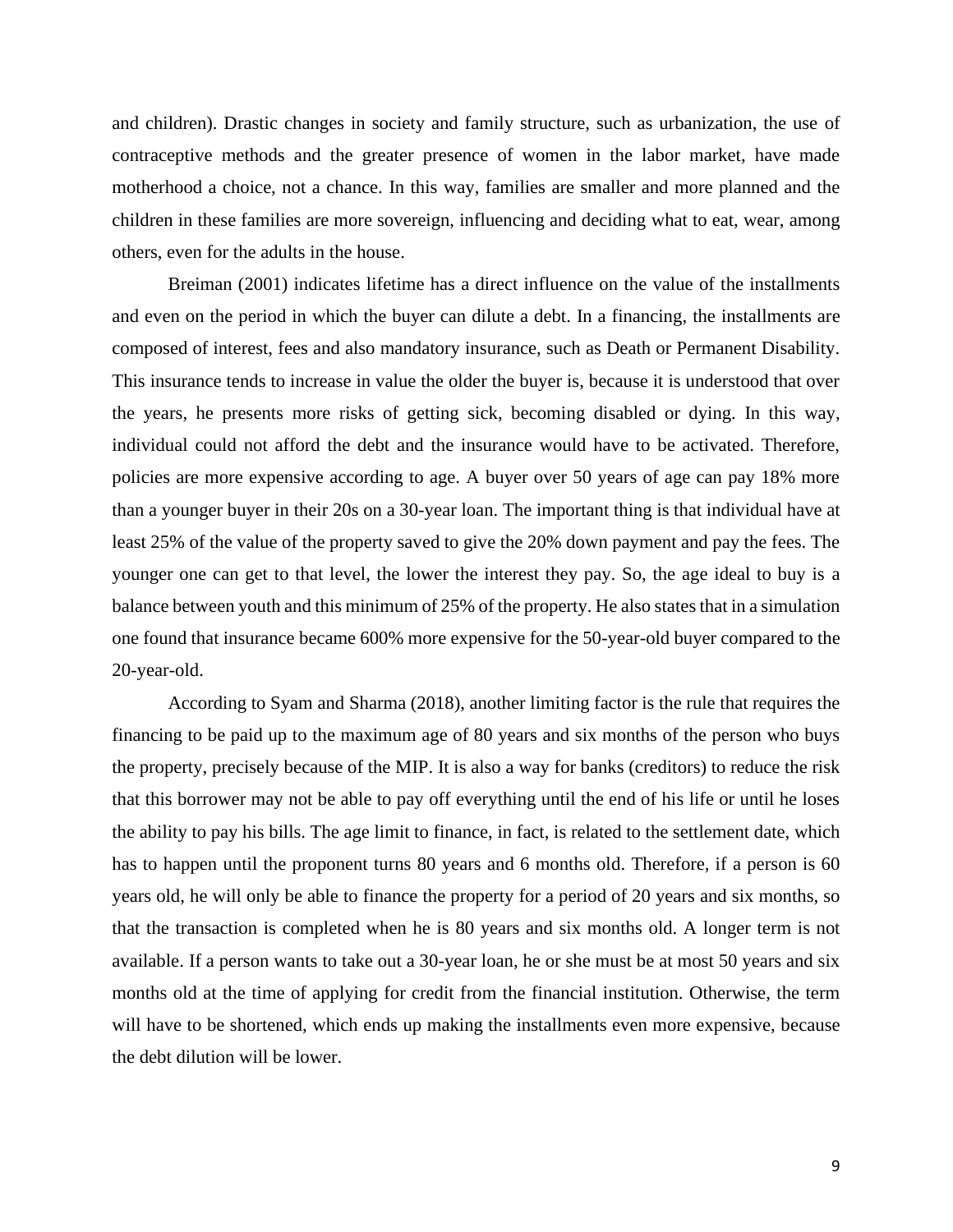Finally, Martínez et al. (2020) argue that purchase of tangible assets requires higher level of income. Even for taking loans, financial institutions want a guarantee that the contractor will fulfill the contract signed. Therefore, he must prove his ability to pay for future installments. That is why the older insured person has to prove greater earnings, even in the case of equal properties compared to a younger person, since housing insurance impacts the value of the installments. In addition, as the installment term is reduced, the installment may be higher, requiring a higher minimum income. The conditions and formats for analyzing and approving mortgage loans vary from bank to bank. According to analysts, financial institutions observe the characteristics of the proponents in order to reduce the risk of default or default, even more so when it comes to longterm credit. Therefore, in addition to age, there are other factors that are observed such as profession, employment relationship and the so-called customer score in the market that is, whether he is a good payer or is in debt. Even with variations, the objective is to check the buyer's ability to pay. A lot of people think that the criteria are fixed for everyone. Income commitments and other financial commitments are checked, such as alimony, car consortium, loans and debts, credit card expenses and payment history.

Softwares (2014) highlights that by consuming tailored products and services, the [customer](https://www.scuadra.com.br/blog/como-embalagem-promocional-motiva-o-cliente-comprar/) will feel understood and satisfied with the quality of delivery, which will meet their expectations and solve problems that impact their daily lives. It has been found from the literature that people often have specific needs but aren't sure what will help them. Knowing what negatively impacts a potential client's life can be a golden opportunity to develop creative solutions. Moreover, any company can be more likely to grow and be highly profitable if it is attentive to purchasing behavior, and this [advantage](https://www.scuadra.com.br/blog/vantagens-do-combo-promocional/) does not stop there. Financial resources can also be directed to what will really bring results to the business, which eliminates monetary, operational, and strategic waste. One of the important things to remember when learning more about consumer behavior is that your customer's buying habits change. They will change if a pandemic occurs, for example. After all, this difficult time changes practically everything that is happening in the world. This concern is real, obviously thinking about the future of the planet. But beyond that, for companies, it's something that consumers expect.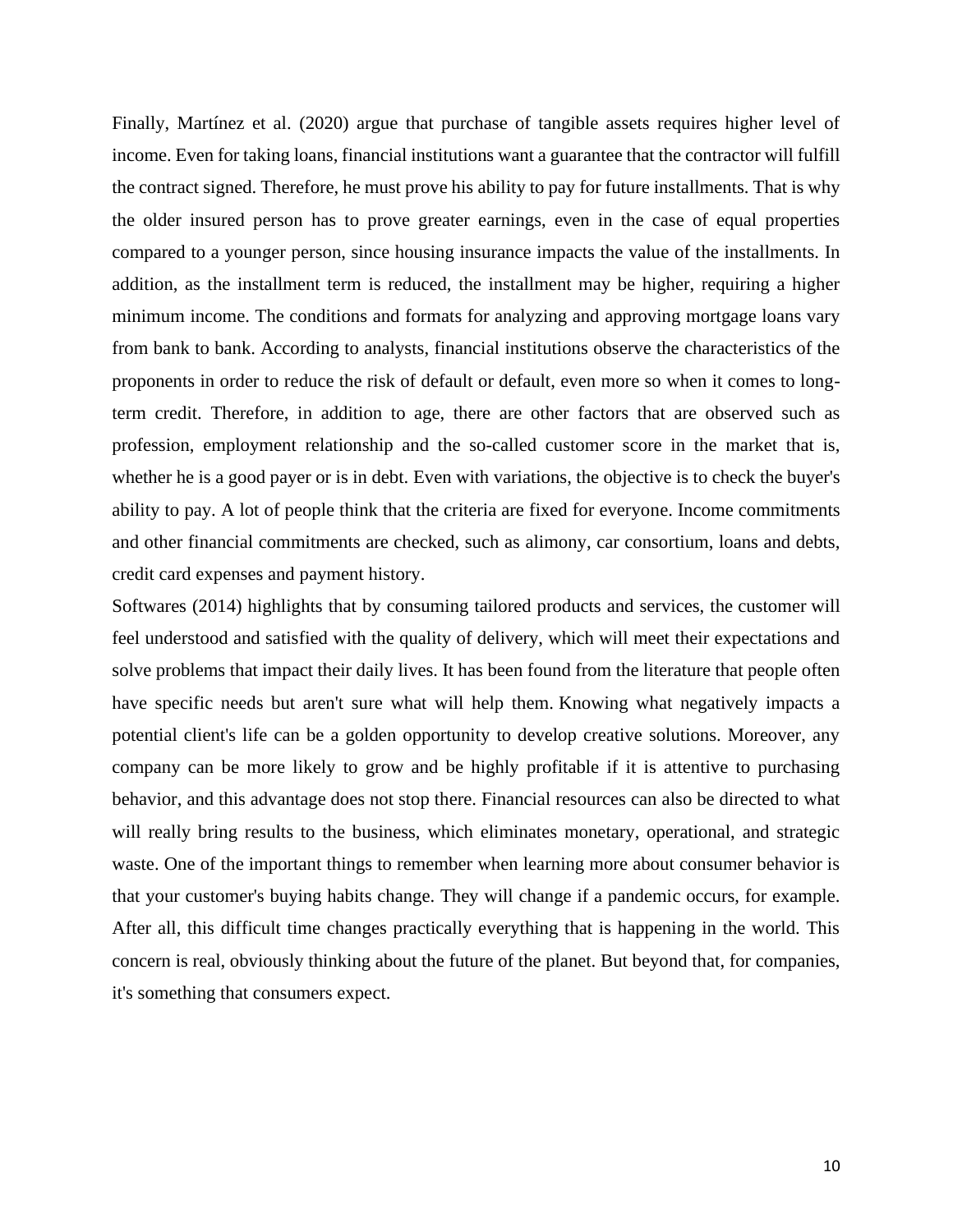## **Chapter 3: Project Description**

#### <span id="page-17-1"></span><span id="page-17-0"></span>**3.1 Data Preprocessing**

Data preprocessing is a method of transforming original data into a presentable data collection. In other words, if data is collected from numerous sources, it is gathered in original form, making analysis impossible.

#### <span id="page-17-2"></span>**3.2 Data Cleaning**

Data cleaning or cleansing methods aim to fill in incomplete data, smooth out distortion while detecting anomalies, and fix discrepancies. The approach I used was to ignore the tuples that were unnecessary for our model and remove the duplicating values.

#### <span id="page-17-3"></span>**3.3 Data Visualization**

Data visualization is a crucial step in analyzing and creating a model. Visuals and graphs assist us to grasp the data so that we can readily choose features.

#### <span id="page-17-4"></span>**3.4 Data Modeling**

Data modelling is a collection of tools and strategies used to understand and assess how a company should gather, update, and retain data. It is necessary for the business analyst responsible for detecting, evaluating, and defining changes to how software systems generate and preserve information. Data categorization is an essential aspect of data modelling.

#### <span id="page-17-5"></span>**3.5 Data Classification**

The process of classifying and categorizing data into numerous types, forms, or any other separate class is known as data classification. Data classification allows for the separation and variety of data based on data set needs for various corporate or personal goals. It is primarily a data management procedure. For data classification, several techniques and classifiers are available.

#### <span id="page-17-6"></span>**3.6 Splitting Data**

We divided our data into two portions to train and test our model while picking features. It may be 70 per cent and 30 per cent, or 80 per cent and 20%. The smaller one is for testing, while the larger one is for training.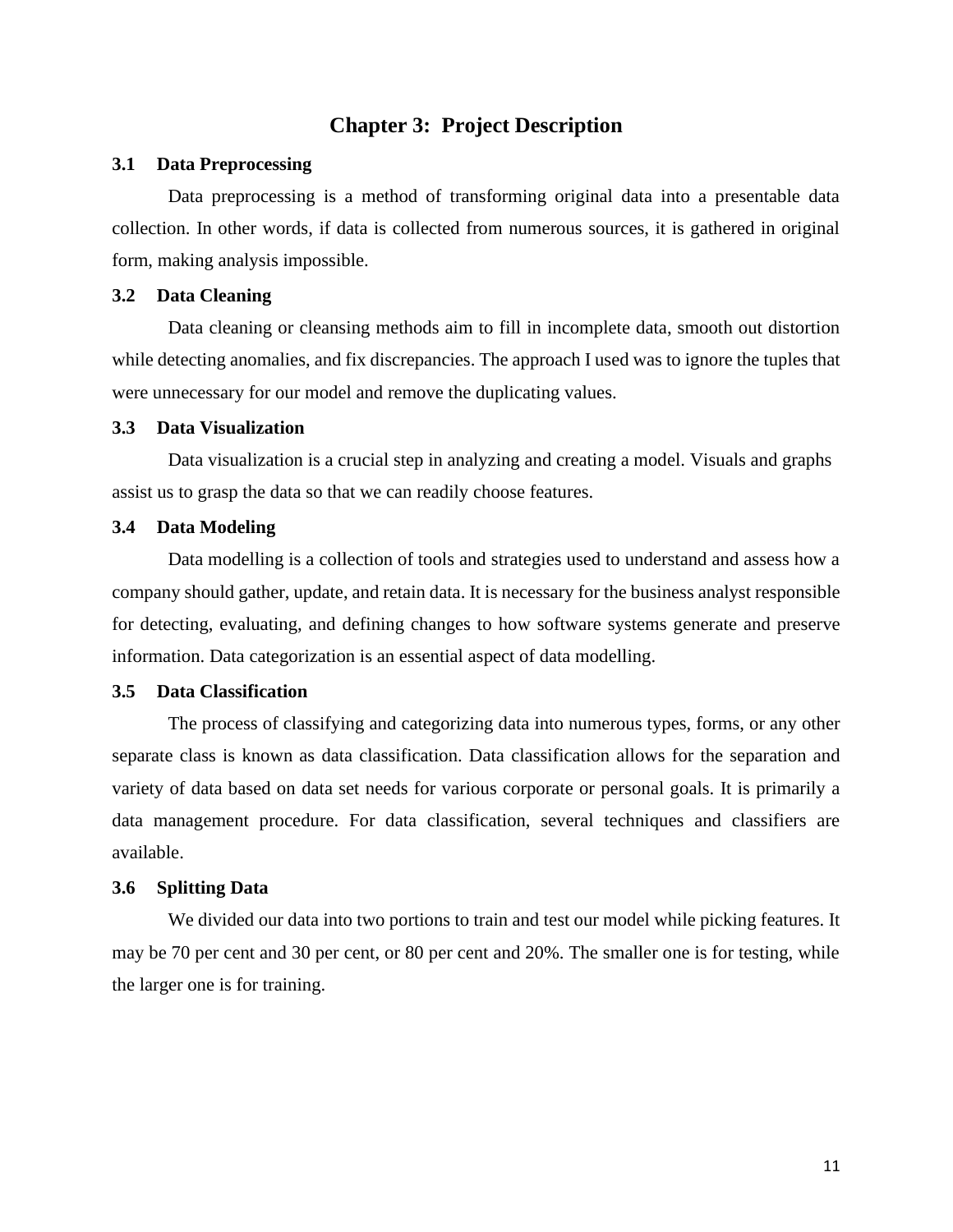#### <span id="page-18-0"></span>**3.7 Features Selection**

There are several columns in the data. Some of those columns are extra to our model and forecast. To achieve high accuracy and efficiency in our model, we choose some characteristics and columns that will make a difference and boost accuracy and precision in our model.

## <span id="page-18-1"></span>**3.8 Data Sources**

We will use the internet as an external data source. We need to collect a considerable amount of data about existing customers, such as demographic information and information about purchases they have made. Furthermore, the study should anticipate a client's typical monthly spend based on known consumer attributes. As a result, we will evaluate any of the following data sources:

- https://www.kaggle.com/heeraldedhia/bike-buyers
- https://www.kaggle.com/rahulsah06/bike-buying-prediction-for-adventure-works-cycles
- https://www.statista.com/statistics/1222828/england-electric-bicycle-buying-intention/
- [https://www.statista.com/statistics/1196079/italy-likelihood-to-buy-an-e-bike-by](https://www.statista.com/statistics/1196079/italy-likelihood-to-buy-an-e-bike-by-frequency-of-use/)[frequency-of-use/](https://www.statista.com/statistics/1196079/italy-likelihood-to-buy-an-e-bike-by-frequency-of-use/)

## <span id="page-18-2"></span>**3.9 Data Processing**

#### <span id="page-18-3"></span>3.9.1 Overview

The many machine learning approaches are used in this research to predict whether or not a consumer would buy a product. This technique will boost the chances of purchasing things based on accuracy and considering a dataset that is classified so that the dataset falls within the classification model. On the same dataset, apply all classification algorithms and compare accuracy values from all algorithms to identify the best-suited approach for predicting potential customers that provide the most outstanding performance.

Some of the classification algorithms that will be used in our project are as follows:

- Decision trees.
- Random Forest Classifier.
- Support Vector Machine.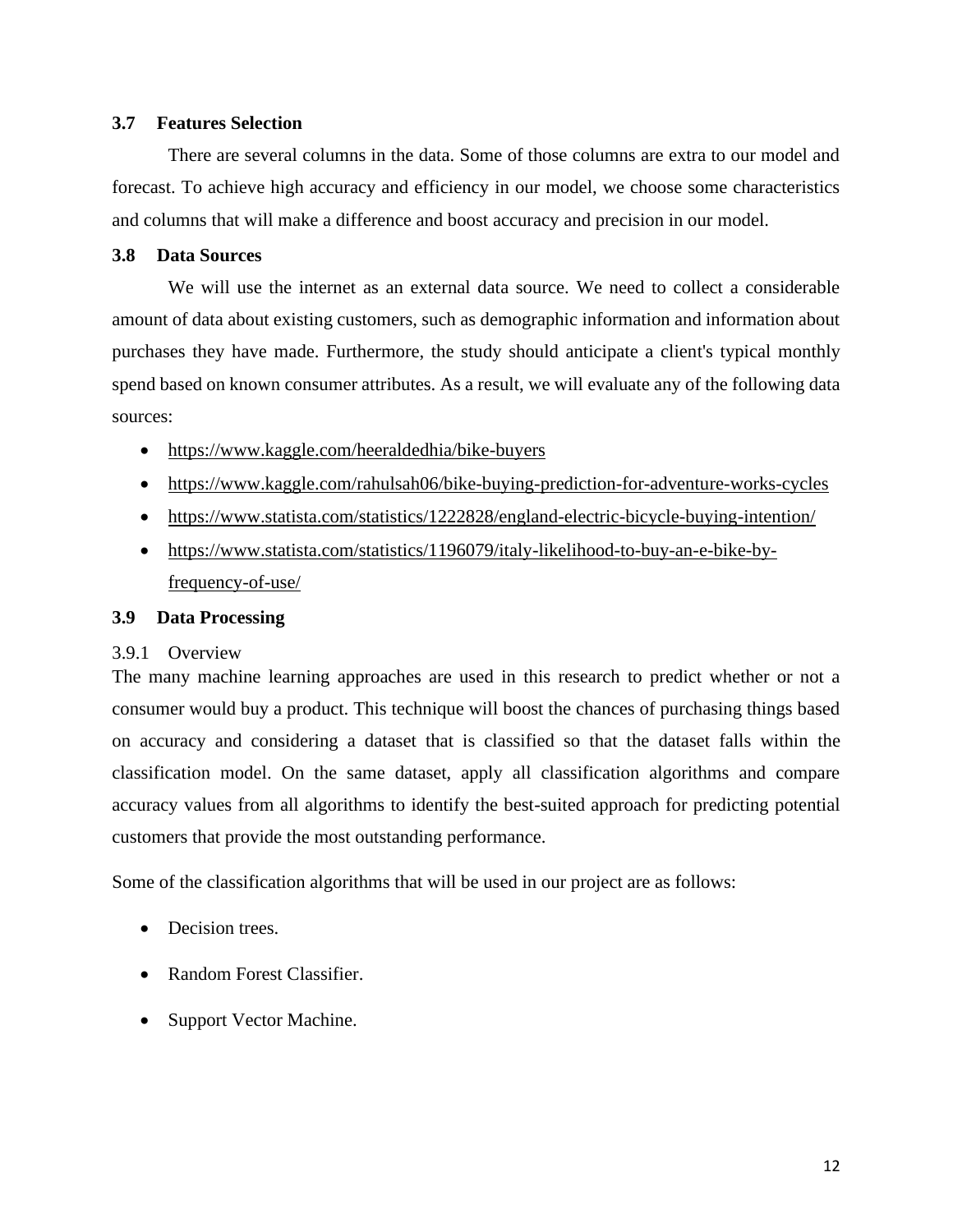## <span id="page-19-0"></span>3.9.2 Random Forest Classifier

Tree models are recognized to have a significant variance and a low bias. They are prone to overfitting the training data in the following step. If we summarize how we do not prune, this is unforgettable. There are no more attributes on which to spit the dataset because of this uncertainty, a minor change in the dataset's composition results in a different tree model.

#### *3.9.2.1 Advantages*

- Multiple trees reduce the likelihood of encountering a classifier that does not perform well due to the connection between the train and test data.
- Averaging numerous trees reduces the danger of overfitting marginally.

#### *3.9.2.2 Disadvantages*

• It takes longer to train samples.

#### <span id="page-19-1"></span>3.9.3 Support Vector Machine

The goals of SVM are to find an ideal hyperplane that divides data into different groups by employing a model known as the kernel. As a result, it may quickly move through while maintaining the most significant feasible gap between itself and these data points.

#### *3.9.3.1 Advantages*

- Works well with multidimensional data. Works effectively with unstructured and semistructured data as well. The kernel technique is the SVM's strength. To solve the complex problem, use the kernel function.
- The SVM model has been implemented in practice; the danger of overfitting is lower in SVM.

## *3.9.3.2 Disadvantages*

- Choosing a decent kernel function is complex, and training massive datasets takes along.
- The final result, variable weights, and effect are challenging to understand and communicate.

## <span id="page-19-2"></span>3.9.4 Decision Tree Classifier

The decision tree should be used to physically and concisely represent decisions and decision making. It makes use of a decision-tree model, even though it is a widely utilized approach in data mining for building a plan to attain a specific goal.

#### *3.9.4.1 Advantages*

- Capable of dealing with category and numerical data.
- Easy to grasp, display, and interpret.

#### *3.9.4.2 Disadvantages*

• Complex Decision Trees do not generalize well to data, leading to overfitting.

The cross-industry standard data mining process creates and assesses the suggested model. The steps of this procedure are as follows: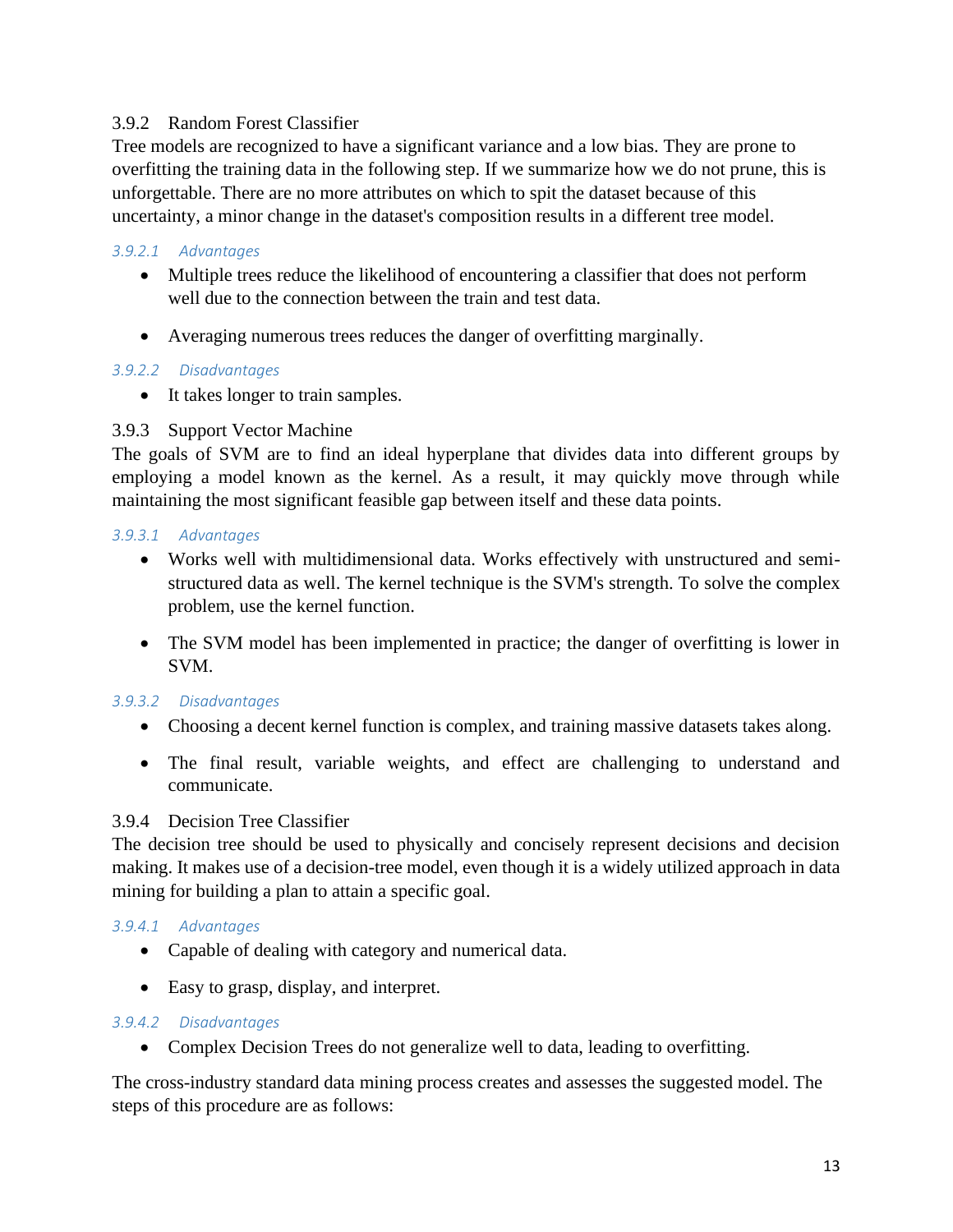- 1. Cleaning of data (to eliminate noise and inefficiencies in data)
- 2. Integration of data (When several data sources may be integrated)
- 3. Data collection (when data from the database relevant to the analysis job is gathered)
- 4. Data conversion (where data is processed and condensed into mining-ready formats through brief or aggregation procedures)
- 5. 5th data mining (an essential method that use an intelligent approach to extract patterns from data).
- 6. Pattern analysis (based on interestingness criteria, locate the genuinely fascinating ways of expressing knowledge)
- 7. Knowledge demonstration (where visualization and conceptual modelling methods are utilized to show users with mined information)



**Figure 1: Data Mining Diagram**

<span id="page-20-1"></span><span id="page-20-0"></span>

| 3.9.5 | Algorithm Used |  |
|-------|----------------|--|
|       |                |  |

| Algorithm      |                                   |
|----------------|-----------------------------------|
| Algo 1 - Tfldf | This is used for retrieval of     |
|                | information for identifying short |
|                | term frequency. In an inverse     |
|                | document frequency this           |
|                | represents numerical statistics   |
|                | that is used for reflecting       |
|                | importance of word for            |
|                | documentation in corpus           |
|                | collection.                       |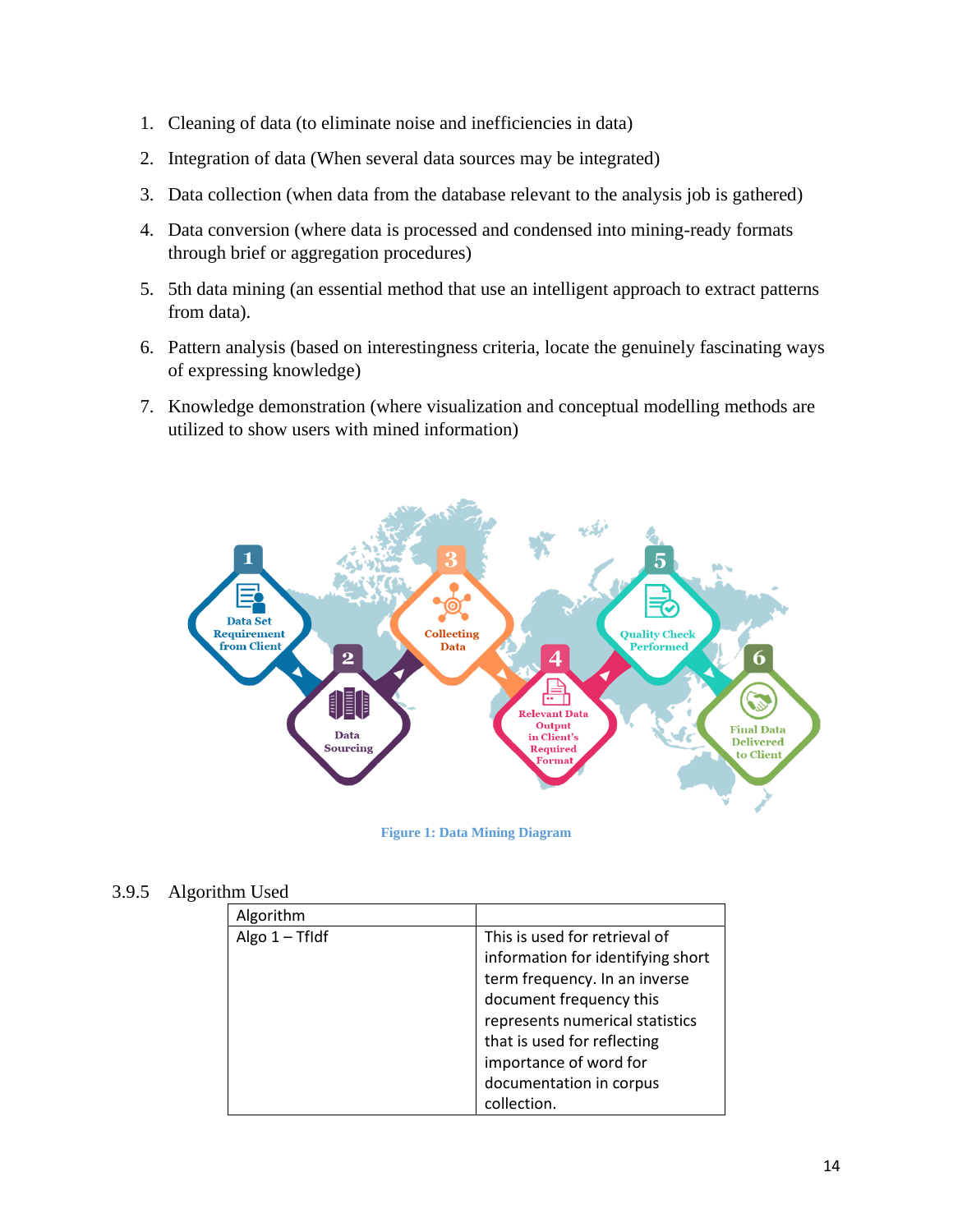| Algo 2 - Neural network | This include a series of algorithm<br>that used for identifying the<br>relationship in data set through<br>specific process which<br>represents mimics about<br>working of human brain. |
|-------------------------|-----------------------------------------------------------------------------------------------------------------------------------------------------------------------------------------|
| Accuracy                | This is used for problem<br>classification by presenting<br>accurate information.                                                                                                       |

# <span id="page-21-0"></span>3.9.6 Accuracy

Accuracy is used for classifying the issues in order to identify accurate percentage for predicting behavior. In this regard, the research calculates accuracy by dividing correct prediction with total number of predictions in a data.

# <span id="page-21-1"></span>3.9.7 Confusion matrix

This matrix is used for identifying performance measurement in classification of machine learning. In this aspect, the researcher used this to predict buying behavior. This table support for identifying performance of classification model on specific set of data in which true values in data set are known.



<span id="page-21-2"></span>**Figure 2: Confusion Matrix**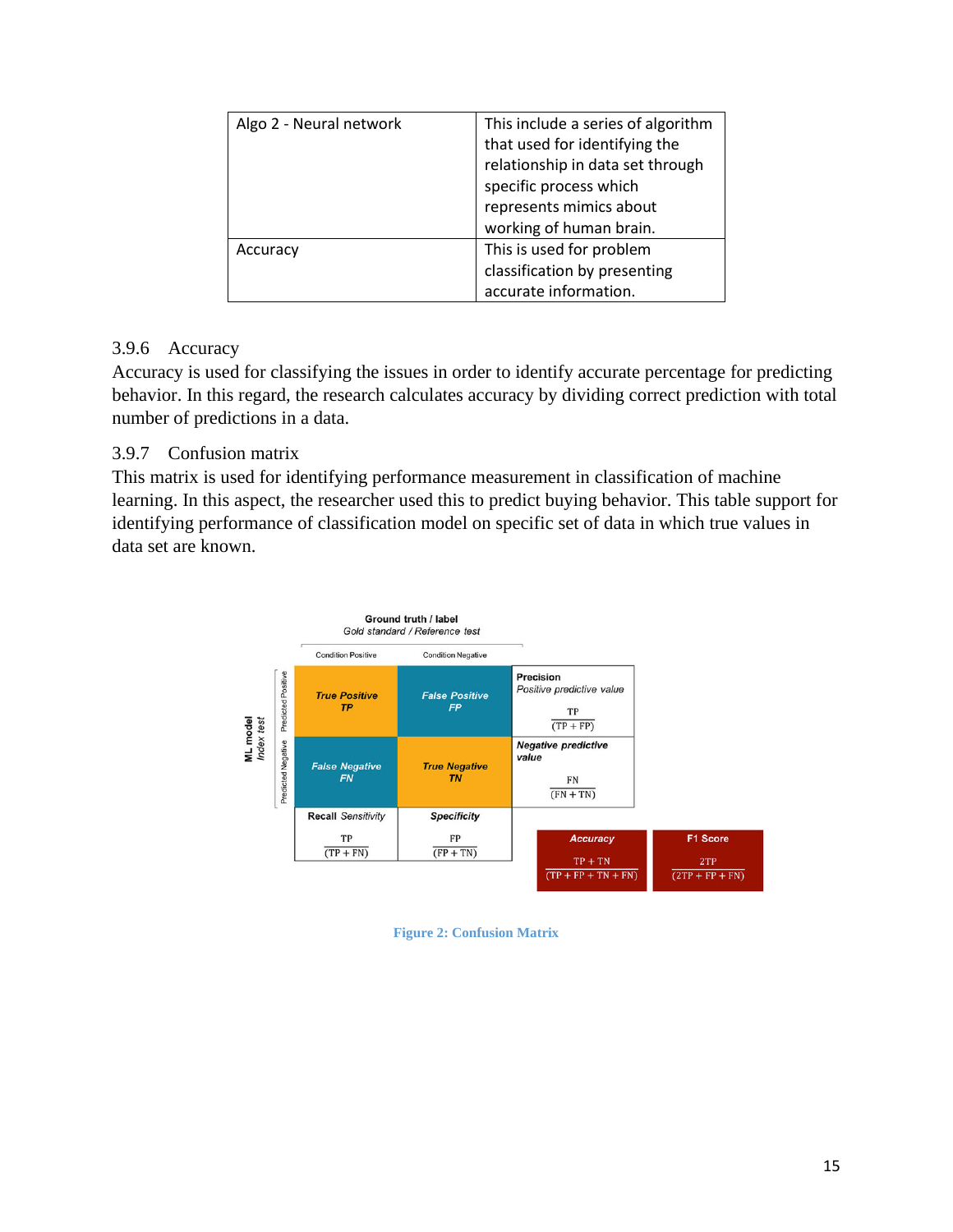#### **Chapter 4: Data Analysis and Results**

<span id="page-22-0"></span>The data established that consumer purchase behavior dictates how customer chooses, buys, uses and discards products. In other words, it established the habits and customs that determine consumption needs and desires. Understanding this path is critical to strategizing the sales process and influencing buyer decisions. It is necessary to evaluate a series of factors and variables that can intervene in the customer's purchase process. It may seem like difficult task, but the analysis of the items described can help to identify consumer buying behavior. There are several ways to do this: in this research secondary data analysis has been carried out for analysis of purchase data. Regardless of the size of business, all companies can benefit from this information.

It is evident that creating a predictive system for potential buyers require customized ML approaches to predict whether or not a consumer would buy a commodity. The technique improves purchasing chances based on accuracy and considering a dataset that is classified so that the dataset falls within the classification model. On the same dataset, classification algorithms and compare accuracy values from all algorithms to identify the best-suited approach for predicting potential customers that provide the most outstanding performance. The applicable models in this context can be Decision trees, Random Forest Classifiers, or Support Vector Machines, where tree models are recognized to have a significant variance and a low bias. In concurrence with some information obtained in the literature review, there are no more attributes on which to spit the dataset because of uncertainty, a minor change in the dataset's composition can result in a different tree model. Although the Random Forest Classifiers takes longer to train samples, its multiple trees minimize the likelihood of encountering a classifier that does not perform well due to the connection between the train and test data. It also reduces the danger of overfitting marginally. On the other hand, the Support Vector Machine finds ideal hyperplane that divides data into different groups by employing a model known as the kernel. Resultantly, it quickly moves through and maintains the most significant feasible gap between itself and these data points.

Data has established that ML can improve the relationship with consumers. Artificial Intelligence, Machine Learning, and Data Science to maximize their operations in many ways. Artificial Intelligence (AI) technology allows computers to make decisions and interpret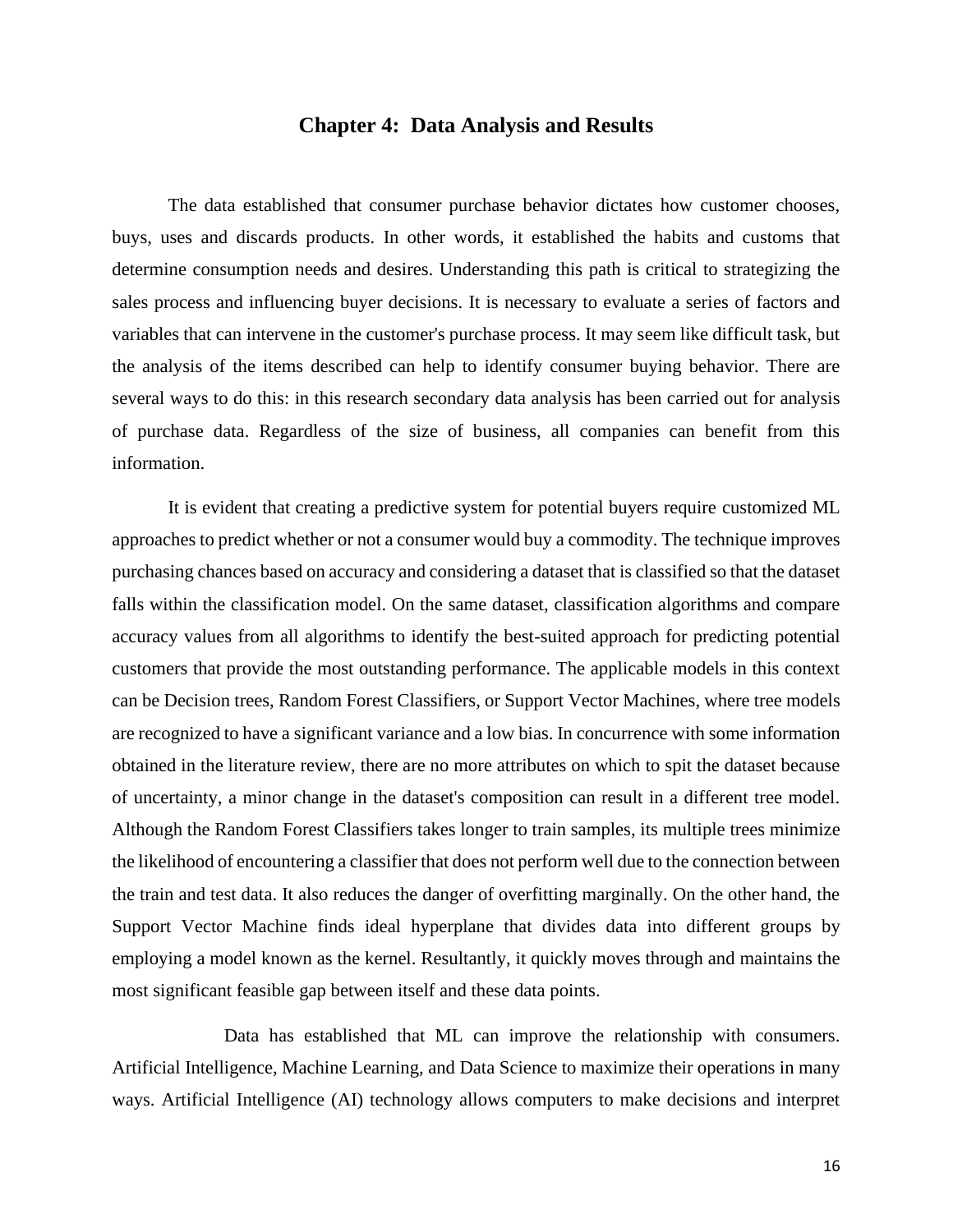data automatically, based on algorithms. It is not necessary to program them to perform specific actions. An algorithm is a finite sequence of actions and rules aimed at solving a problem. Each of them triggers a different type of operation when making contact with the data the computer receives. The result of all operations is what makes ML possible. In this way, machines improve the tasks performed by processing data such as images and numbers. That's why machine learning depends on Big Data to be effective. Big Data is the strategic gathering and analysis of a large volume of data. In this article, you can delve deeper into the concept and understand how Big Data works. The computer can learn in different ways, depending on the data it receives which is helpful for predicting consumer behavior.

To accurately predict the purchasing behavior of the customers who purchased scooters in the past, the technology related to machine learning analyzed and predicted different characteristics of customer purchasing behavior. Therefore, the root node seems to have no parental node, whereas another node seems to have one parental node. While logistic regression, decision tree, neural network, support vector machine, Bayesian network & other methods are some methods in machine learning. The process is based on defining the classification of the data set that allows training for future observations. In academia, there have been several different machine-learning methods analyzed in the past decade to predict profitability and customer retention, which practitioners have been known to have used. Internal nodes defined differences between the attributes or related features where the leaf nodes present different categories in the data. It is based on testing the data set separated from the definite training set. The training sessions define the data set as consisting of the pairs within the input object. The consideration of the decision tree is based on the node and defining a directed edge.

Prediction Algorithms use decision trees and acyclic tree are tricky to manage due to unbalanced dataset considering Random Forest methods in training. It helped provide trained sessions to the selected actions and manage the random subset for the attribute of the whole set of the predictor attribute. Therefore, the process helps provide the average or weighted average method for implementing the final Decision Tree. Customer cross- and up-selling research comprises market basket analysis, forecasting clients' shopping lists, and estimating future purchases. Time series decomposition, exponential smoothing, linear regression, moving average, gray theory, and regression are some of the data mining tools. The conducted research involved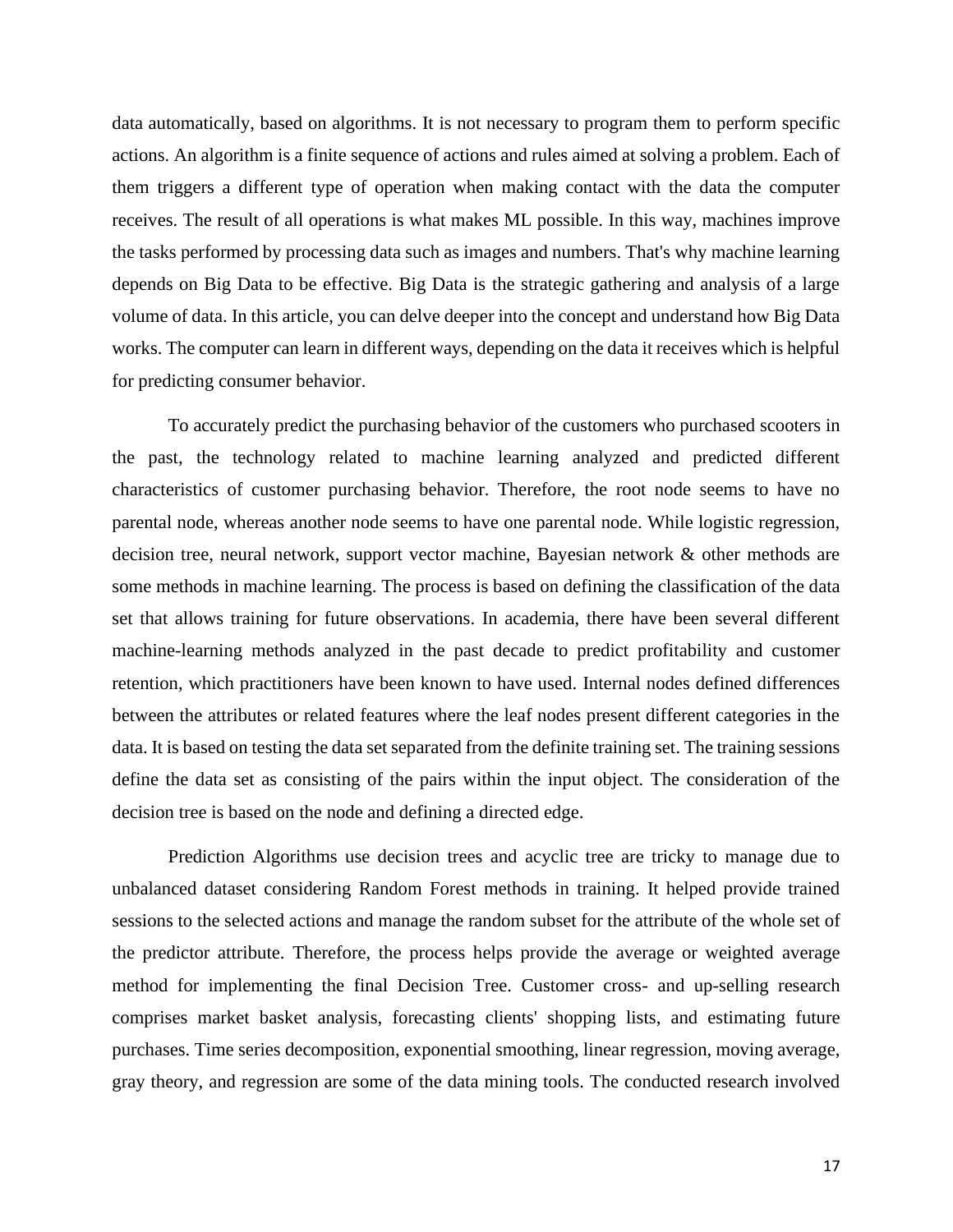the creation of a tailored discount offer system. The differentiation of the attributes and features is seen in the leaf nodes considering different classifications. The integration defines the accuracy of the classifier where the values are used for defining possible classification errors. Market basket analysis's central purpose is to understand which things customers buy at the same time to improve marketing. It can also be handled with the missing values and considering the dataset for the training sessions of the model. The objective defines efficient learning towards the classification.

From the study, it is evident that decomposition, exponential smoothing, linear regression, moving average, gray theory and a regression are some of the data mining tools. While logistic regression, decision tree, neural network, support vector machine, Bayesian network & other methods are some of the methods in machine-learning. Data mining mines the previously unknown, practical and effective information, making it a complete process. In this regard, it is evident that algorithms use decision trees that are definite and known as the acyclic tree. The structures are based on classifying the instances. The consideration of the decision tree is based on the node and defining a directed edge. The node is associated with the internal and the leaf nodes. Internal nodes define differences between the attributes or related features where the leaf nodes present different categories in the data. The differentiation of the attributes and the features are seen in the leaf nodes as considering different classifications. The data indicates that the root node seems as having no parental node where another nodes seems having one parental node.

Finally, the ML algorithm that worked the best is the Random Forest Classifier because it can be divided and conquered into specific data sets. It also provides trained sessions to the selected actions and managing the random subset for the attribute of the whole set of the predictor attribute. In addition, the tree increases with maximum implementation of the data sets. It is based on defining the attribute while presenting in the given subset. Therefore, the Random Forest Classifier ML helps in providing the weighted average method for implementing the final Decision Tree. It will help in providing the constructed methods for the prediction within the testing of dataset. Random forest can also be efficiently used in defining the larger dataset. It can be handled easily for thousands of input variables without managing the variable deletion. It can also be handled with the missing values and considering the dataset for the training sessions of the model.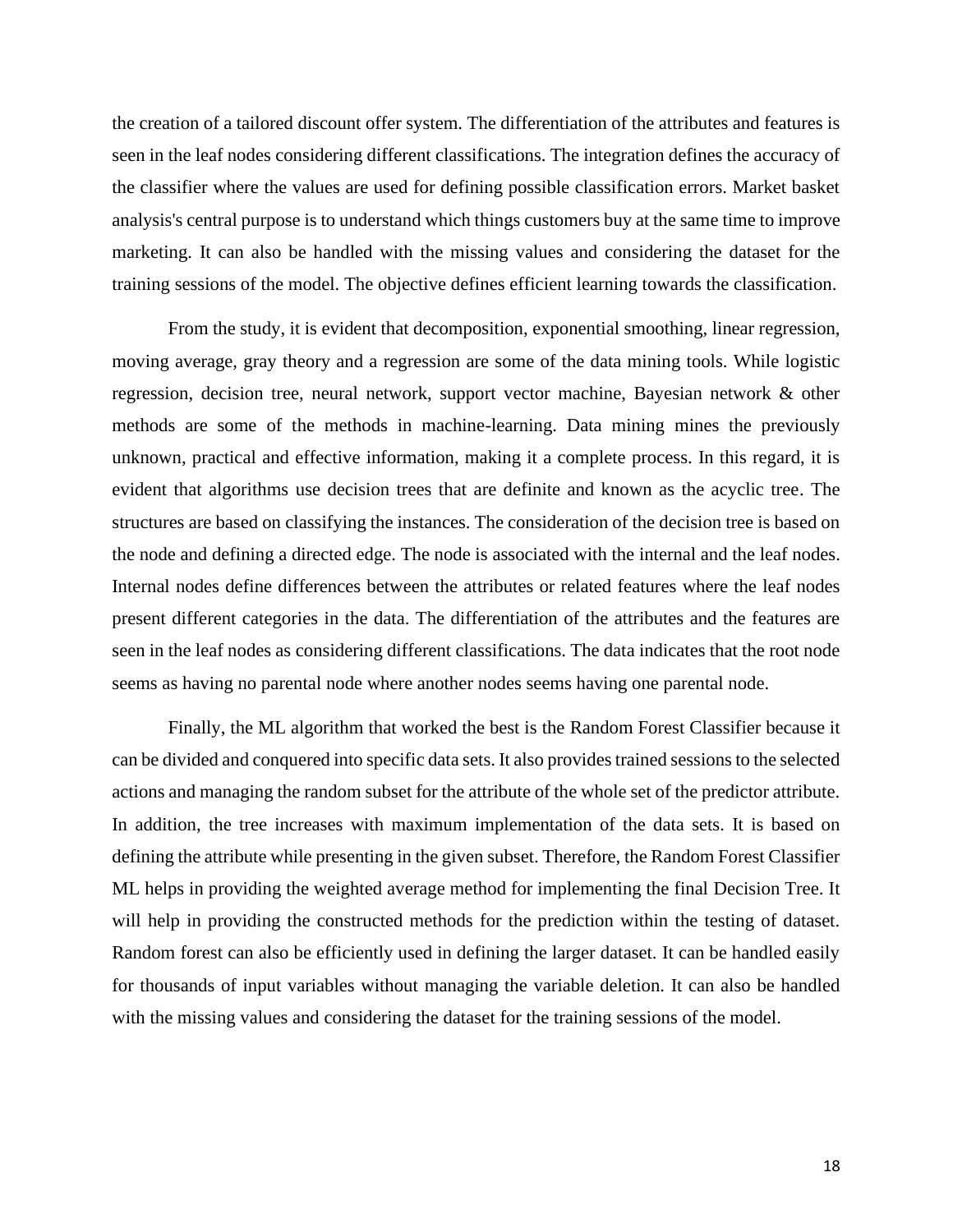

#### **Figure 3: Income level in different regions**

<span id="page-25-0"></span>The income level has direct influence on consumer purchase behavior. above figure is presenting density plot of profession against their income with respect to different regions. It has been found that there were significant Changes in habits and behavior patterns caused by the coronavirus. It has been observed that consumer reduced consumption during the period of social isolation due to the impact on income and fear of unemployment. For the post-pandemic period, mostly individual (percentages between 50 and 72%) specified they plan to maintain the level of consumption adopted during social isolation, indicating that consumer behavior in the future is that they will not be willing to resume the same level of purchases before the pandemic.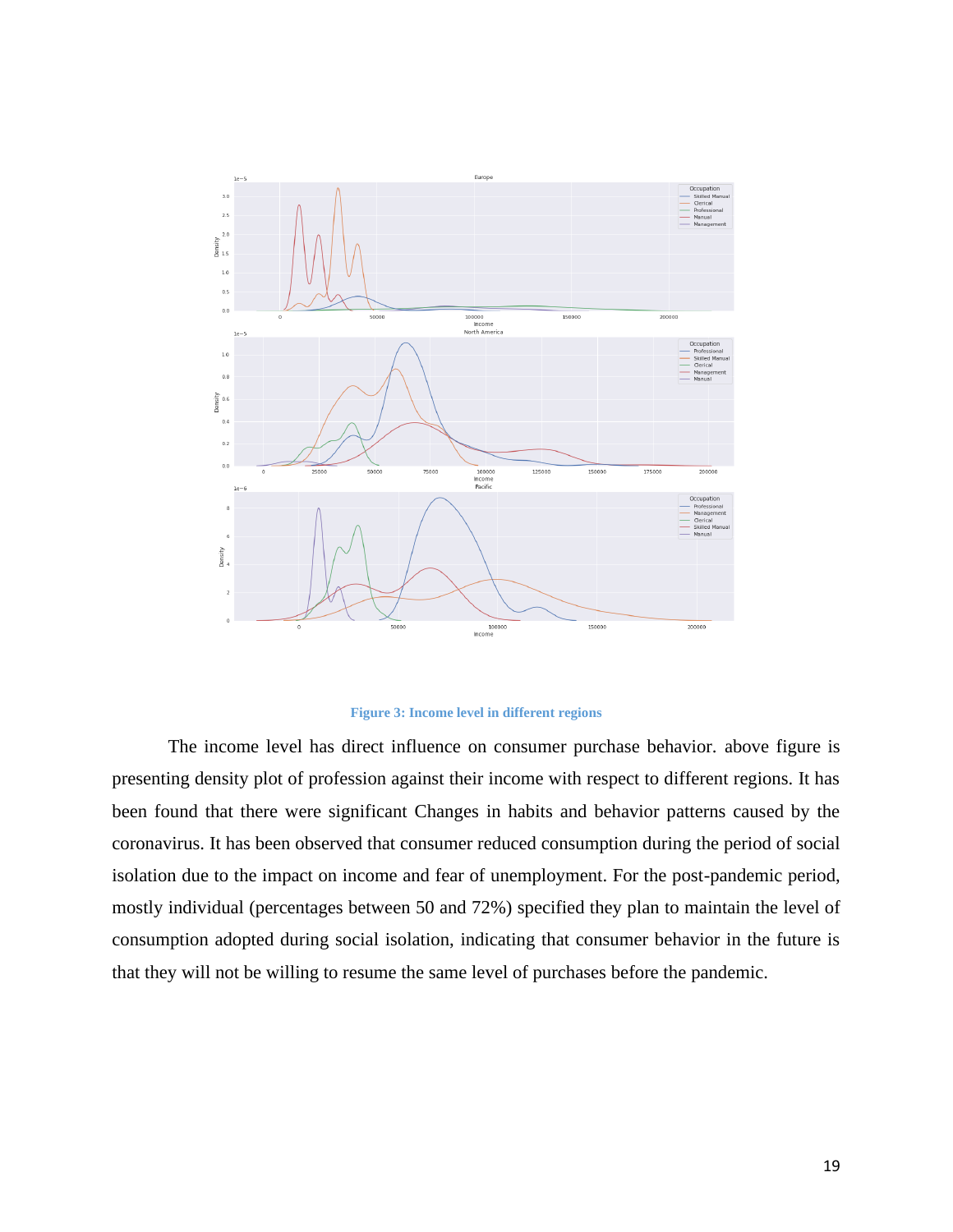

**Figure 4: Homeowners and number of children**

<span id="page-26-0"></span>The above graph is presenting homeowners having number of children according to their region. There is today a new family model, the biggest transformation of which is the increase in the status of children in the household, based on new dynamics that have been established in the family, creating a new power relationship, in which decisions are not made in isolation by the parents, the process being developed in a bidirectional relationship, with mutual influence between parents and children.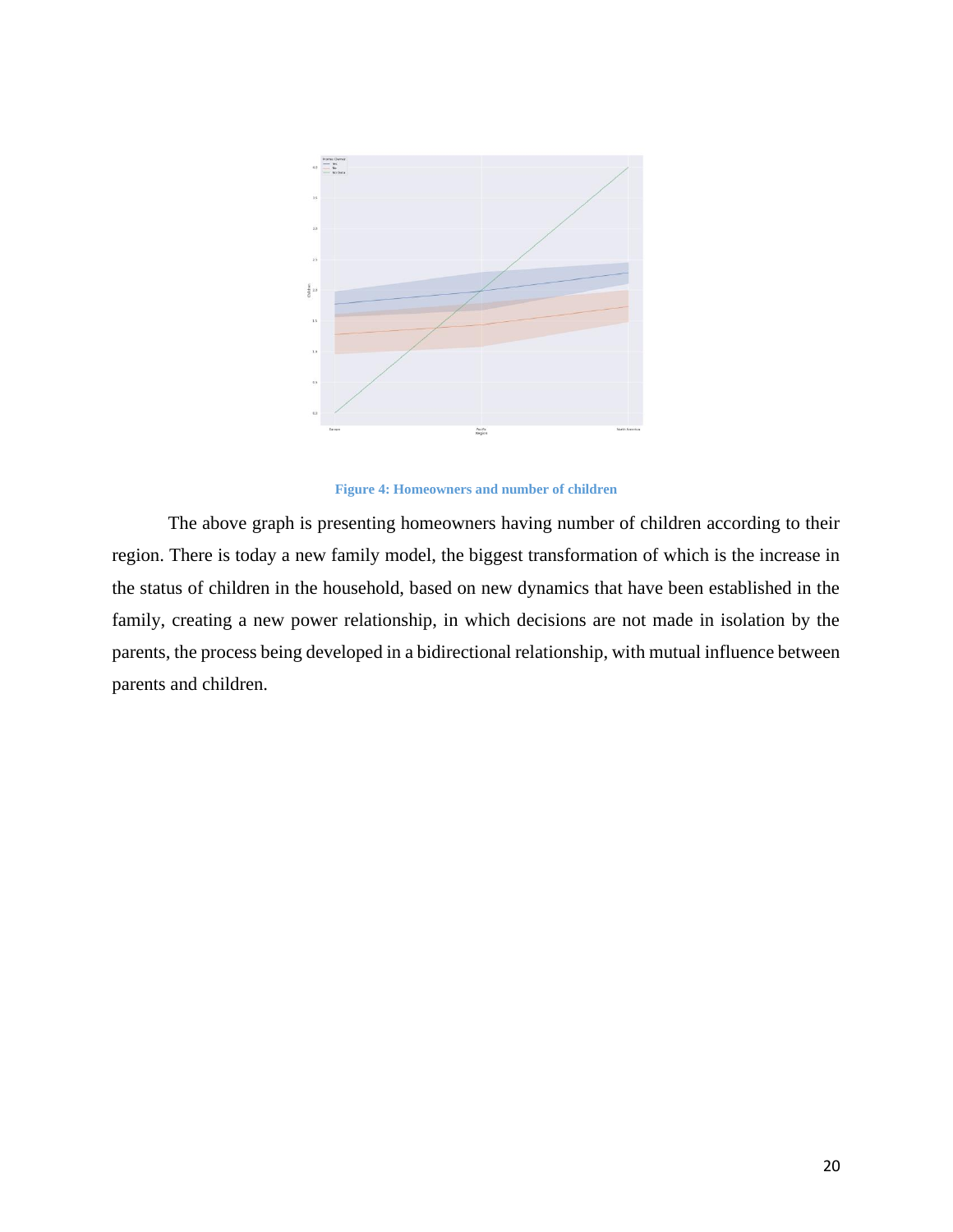

**Figure 5: Homeowners and Number of cars**

<span id="page-27-0"></span>From the analysis of customers' behavior for detecting customer behavior through artificial intelligence it has been found that line plot describes homeowners having number of cars according to their region. In several sectors, the hiring of professionals with good salary averages has grown in the beginning of 2018. The scenario is a good indicator to evaluate the economic recovery of the country after some years of retraction.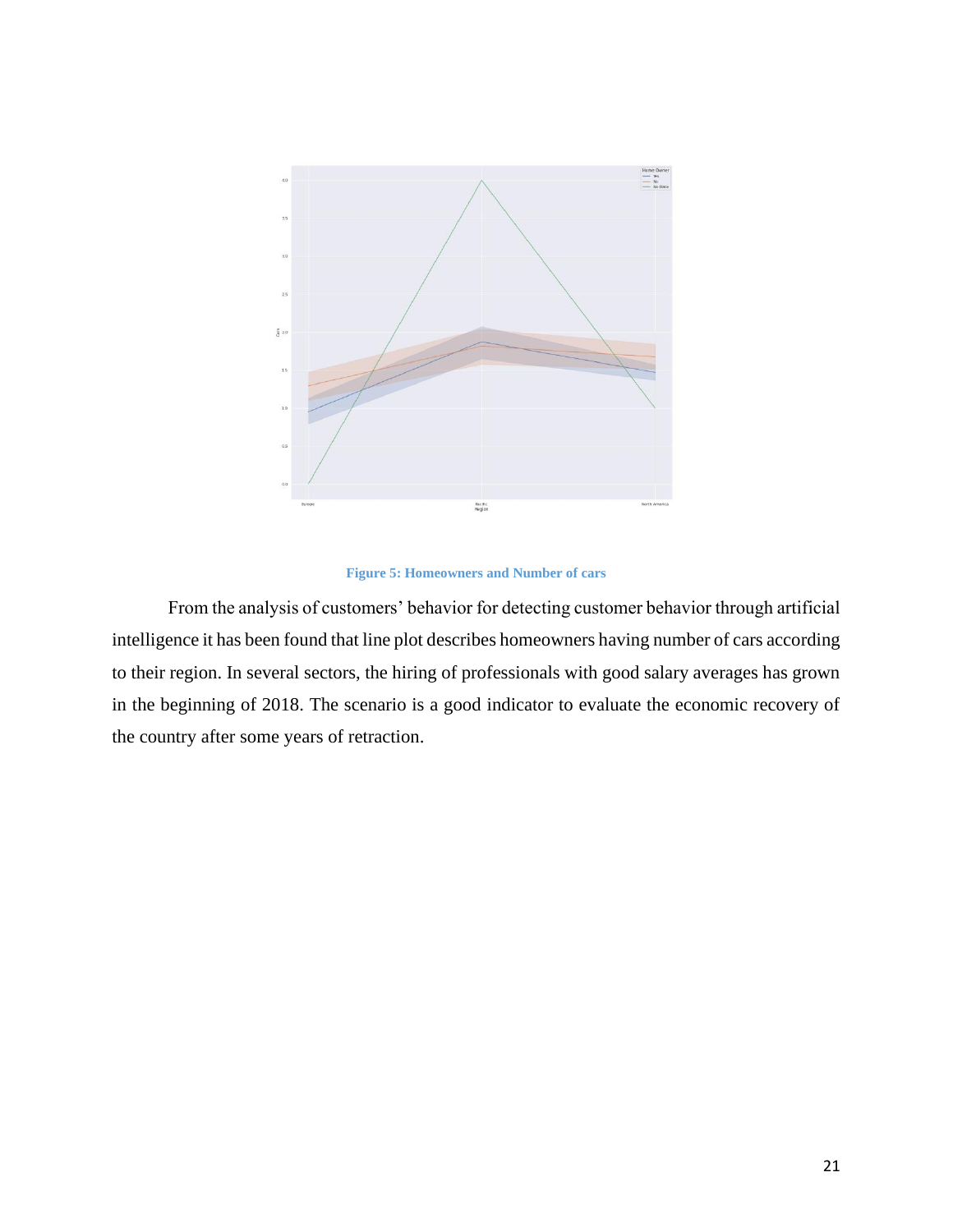

#### **Figure 6: Ages of Homeowners**

<span id="page-28-0"></span>In time of crisis, differentiating products and services is the best strategy to conquer a prominent space in the market. The above figure describes homeowners' ages according to their region. Experts are unanimous in saying that investing in a property too early, through financing, can be a choice with a not very good impact on the young person's life. That's because these individuals are still at the beginning of their career and, in most cases, with not enough money to make a good down payment. Thus, the young individual pays high installments, with interest and for a long period.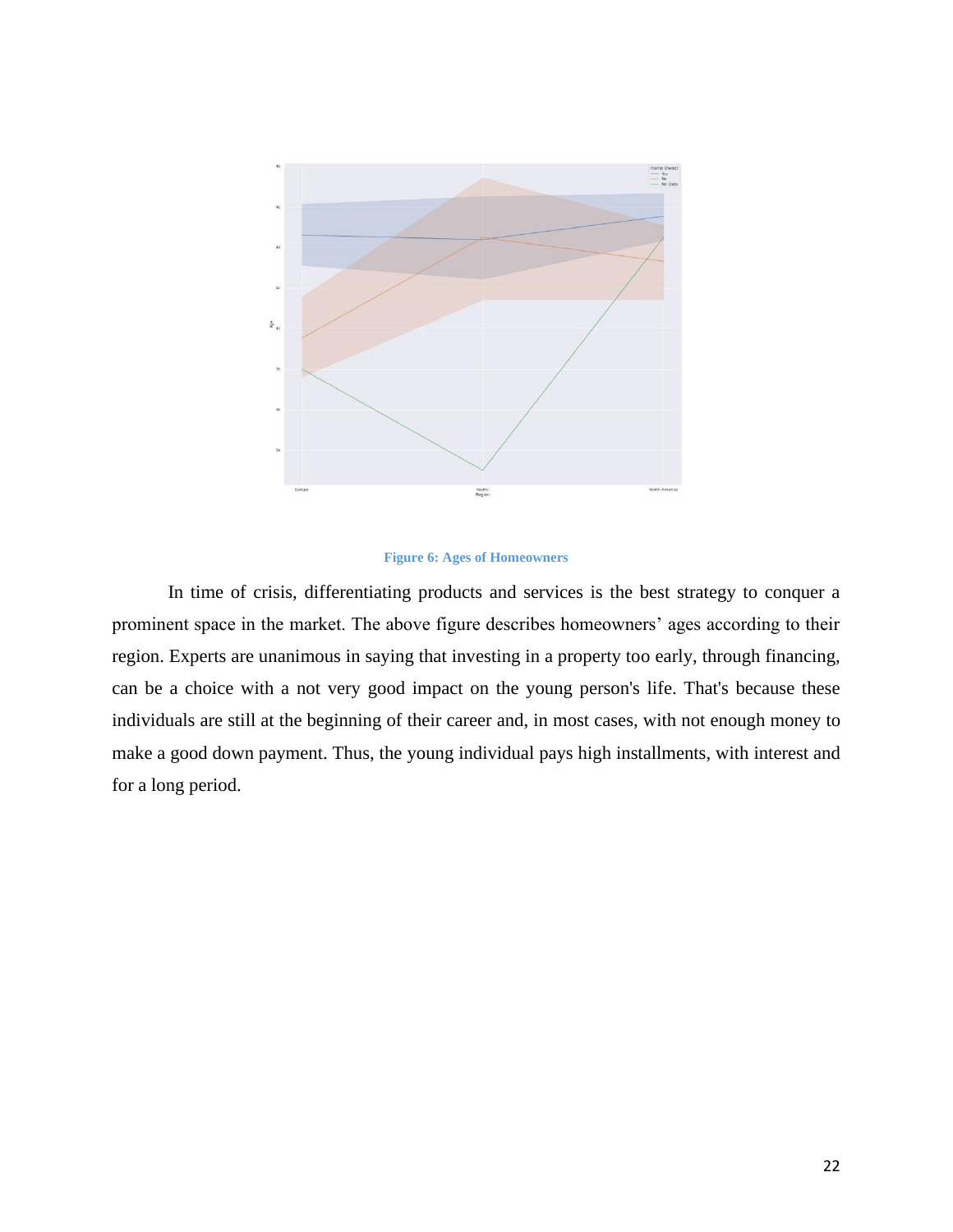

**Figure 7: Correlation of features**

<span id="page-29-0"></span>Correlation heatmap showing all the features and their association, as the consumer purchase behavior influenced by several factors for the purchase of different products. Local customs interfere with the way the customer buys. Each region has different habits, unique experiences, different religions, rituals, norms, traditions, musical preferences and so on. Understanding the culture of the area can help in the development of products and services.



**Figure 8: Confusion matrix showing the output predicted results**

<span id="page-29-1"></span>Here we can find the confusion matrix. The true positive was 41 and the true negative was 28. While the false positive was 16 and the false negative was 15. According to those numbers, the accuracy is 69%.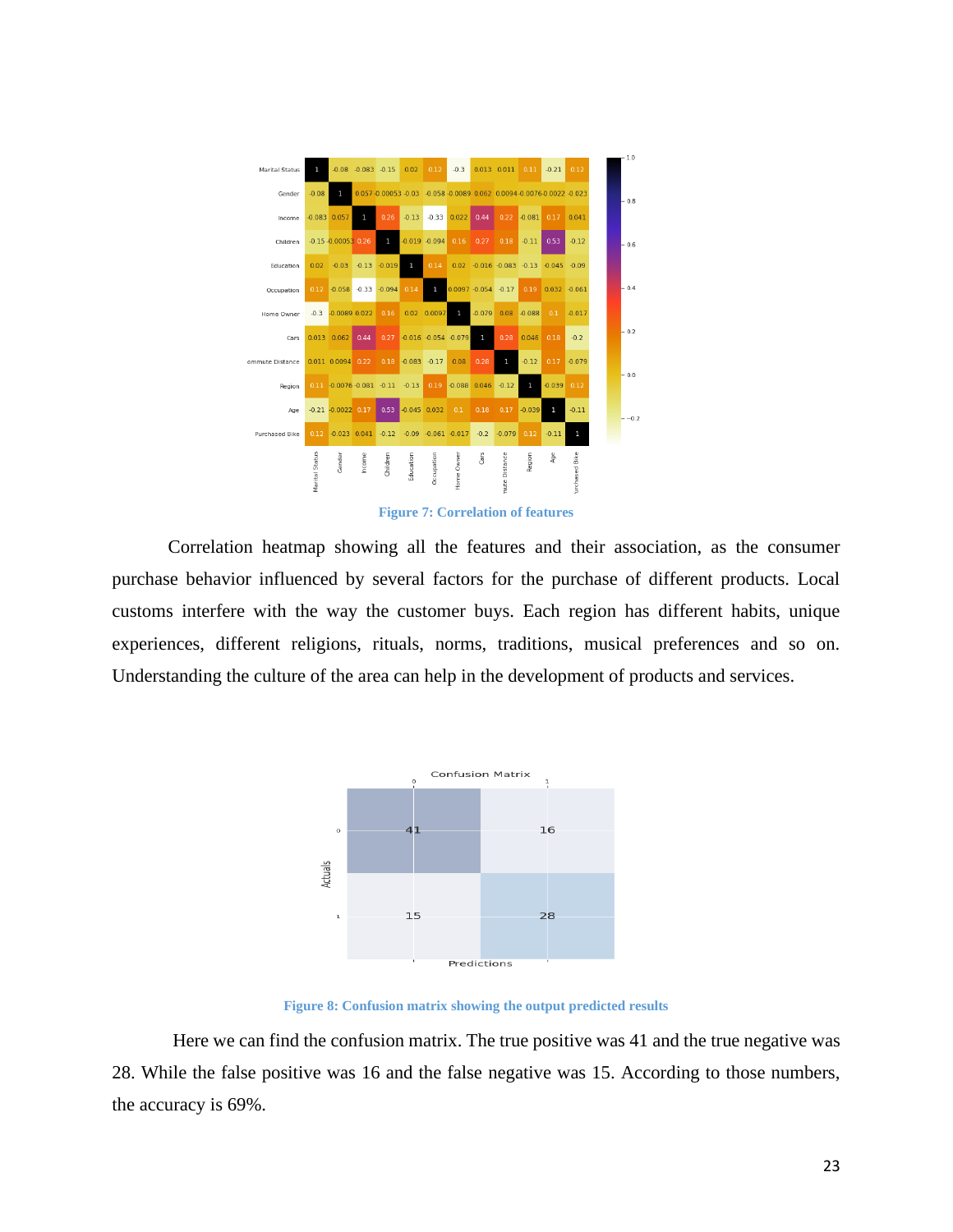# **Chapter 5: Conclusion**

#### <span id="page-30-1"></span><span id="page-30-0"></span>5.1 Conclusion

From the above analysis, it has been identified that there are several factors which influence consumer decision-making during purchases. In this regard, ML offers valuable insights to ensure the best customer experience. Implementing ML in customer relationships has several benefits, as it provides greater user convenience; it helps if the customer wants to find the solution to the problem quickly, preferably on their smartphone. The second contact channel they look for is chat, according to the same Aspect report, hence the importance of having a well-built Chabot strategy. Moreover, this provides greater predictability: machine learning combined with big data allows predictive tests to be carried out and, thus, avoid customer attrition situations. Data analysis to predict an overload on the energy and internet network or an increase in demand for a certain product is some examples. In relation to this, this contributed for understanding behavior: the data allows you to know the best offer and the best time to send it to a specific customer. They also help to identify new demands and guide the development of products to meet them. Furthermore, this provides problem Solving autonomy: Aspect's Consumer Index Report 2020 pointed out that, if possible, the customer would like to solve their problems alone, without depending on a human agent. Automation and machine learning will help you to have more autonomy, in an agile and well-oriented way. From the analysis of the customer's purchase history, it is possible to automate the relationship with relevant content and offers. It is conclusive to state that machine learning allows the analysis of consumer behavior when using a certain product. Thus, it is possible to predict what other services may be offered to it.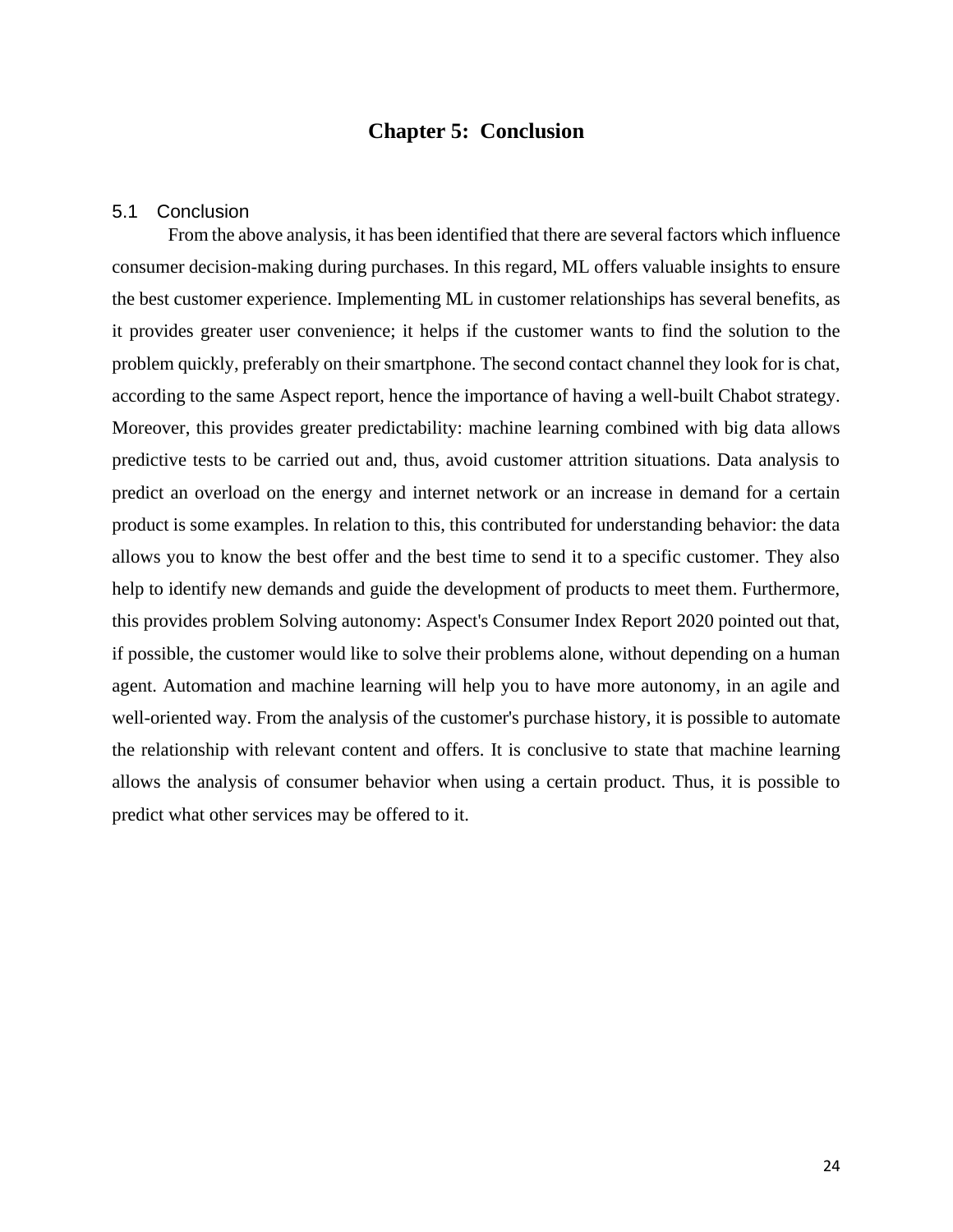#### <span id="page-31-0"></span>5.2 Recommendations

To explore improved ways for predicting when a client will purchase a product, modern technologies in the field of predictive analytics should be utilized, with more research done on specific markets or products in the marketplace. In this regard, researchers should use various statistical techniques, such as "data mining, predictive modeling, and machine learning" anchored in Internet of Things (IoT) to model and analyze historical and current data/facts to predict future consumer behaviors. In this regard, retailers and manufacturers will be able to utilize this information to identify specific target markets/customers to obtain a competitive advantage. Marketing managers may decide how to sell to a person if they know when they require specific items. Future researchers should shift all the marketing strategies from a commodity based to a client-focused approach for specific address of customer needs.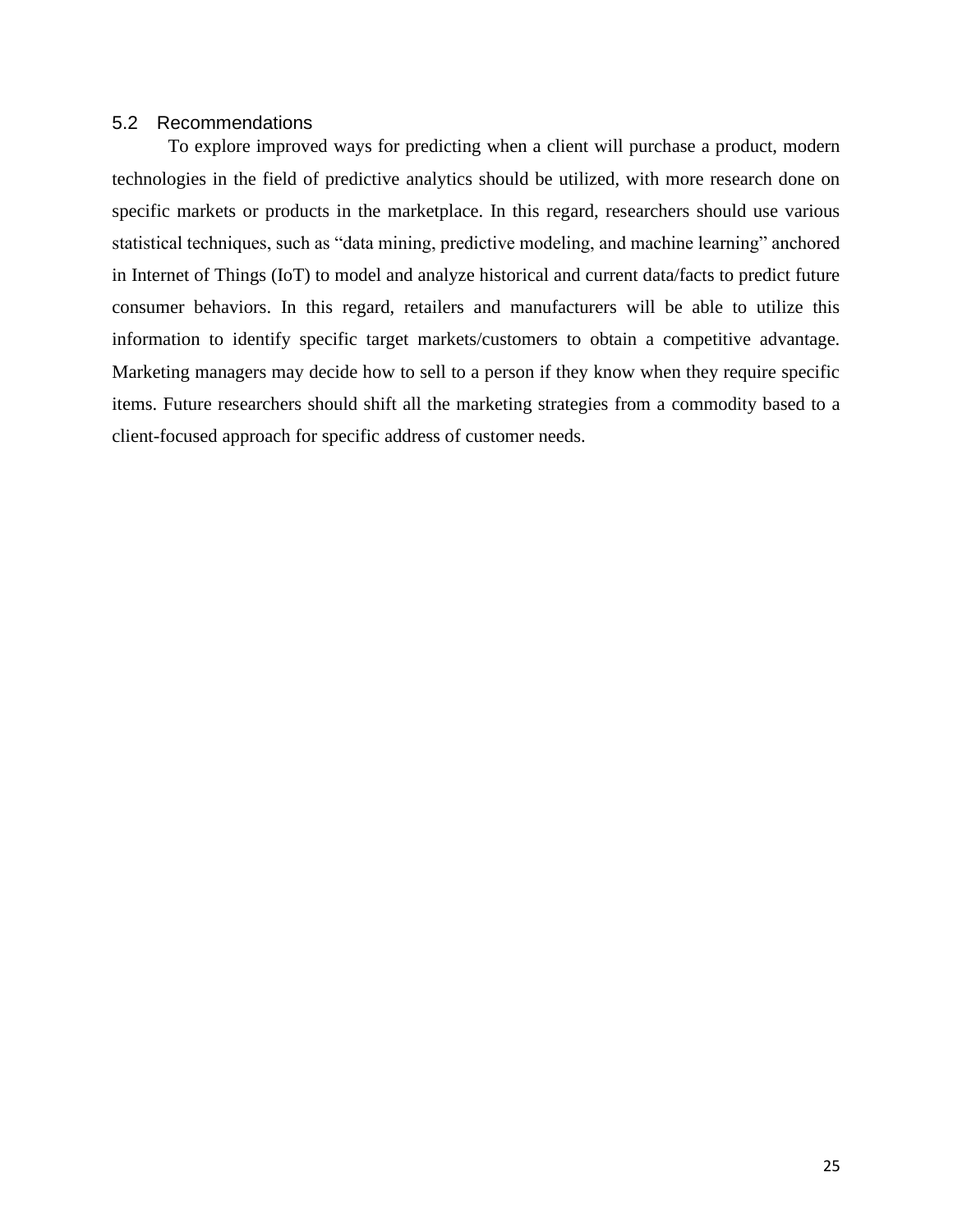# **References**

- <span id="page-32-0"></span>1 Baderiya, M.S.H. and Chawan, P.M., (2018). Customer buying Prediction Using Machine-Learning
- 2 Cumby, C., Fano, A., Ghani, R. & Krema, M. (2004). *Predicting customer shopping lists from point-of-sale purchase data.* KDD '04 Seattle, Washington, USA.
- 3 Cumby, C., Fano, A., Ghani, R., & Krema, M. (2005). Building intelligent shopping assistants using individual consumer models. *Proceedings of the 10th International Conference on Intelligent User Interfaces*. https://doi.org/10.1145/1040830.1040915
- 4 Els, Z. (2019, April 1). Development of a data analytics-driven information system for instant, temporary personalised discount offers. Retrieved March 15, 2022, from scholar.sun.ac.za website: http://scholar.sun.ac.za/handle/10019.1/106194
- 5 Hosseini, M., & Shabani, M. (2015). New approach to customer segmentation based on changes in customer value. *Journal of Marketing Analytics*, *3*(3), 110–121. https://doi.org/10.1057/jma.2015.10
- 6 Huang, C., Wu, X., Zhang, X., Zhang, C., Zhao, J., Yin, D., & Chawla, N. V. (2019). Online Purchase Prediction via Multi-Scale Modeling of Behavior Dynamics. *Proceedings of the 25th ACM SIGKDD International Conference on Knowledge Discovery & Data Mining*. https://doi.org/10.1145/3292500.3330790
- 7 Jiawei, H., Micheline, K., & Jian, P. (2016). Data Mining Concepts and Techniques. *188.242*. https://doi.org/http://hdl.handle.net/123456789/5809
- 8 Kim, G., Chae, B. K., & Olson, D. L. (2012). A support vector machine (SVM) approach to imbalanced datasets of customer responses: comparison with other customer response models. *Service Business*, *7*(1), 167–182. https://doi.org/10.1007/s11628-012-0147-9
- 9 Linoff, G. S., & Berry, M. J. A. (2011). Data Mining Techniques: For Marketing, Sales, and Customer Relationship Management. In *Google Books*. Retrieved from https://books.google.com/books?hl=en&lr=&id=AyQfVTDJypUC&oi=fnd&pg=PR37&dq =Data+mining+techniques:+For+marketing
- 10 Martínez, A., Schmuck, C., Pereverzyev, S., Pirker, C., & Haltmeier, M. (2020). A machine learning framework for customer purchase prediction in the non-contractual setting.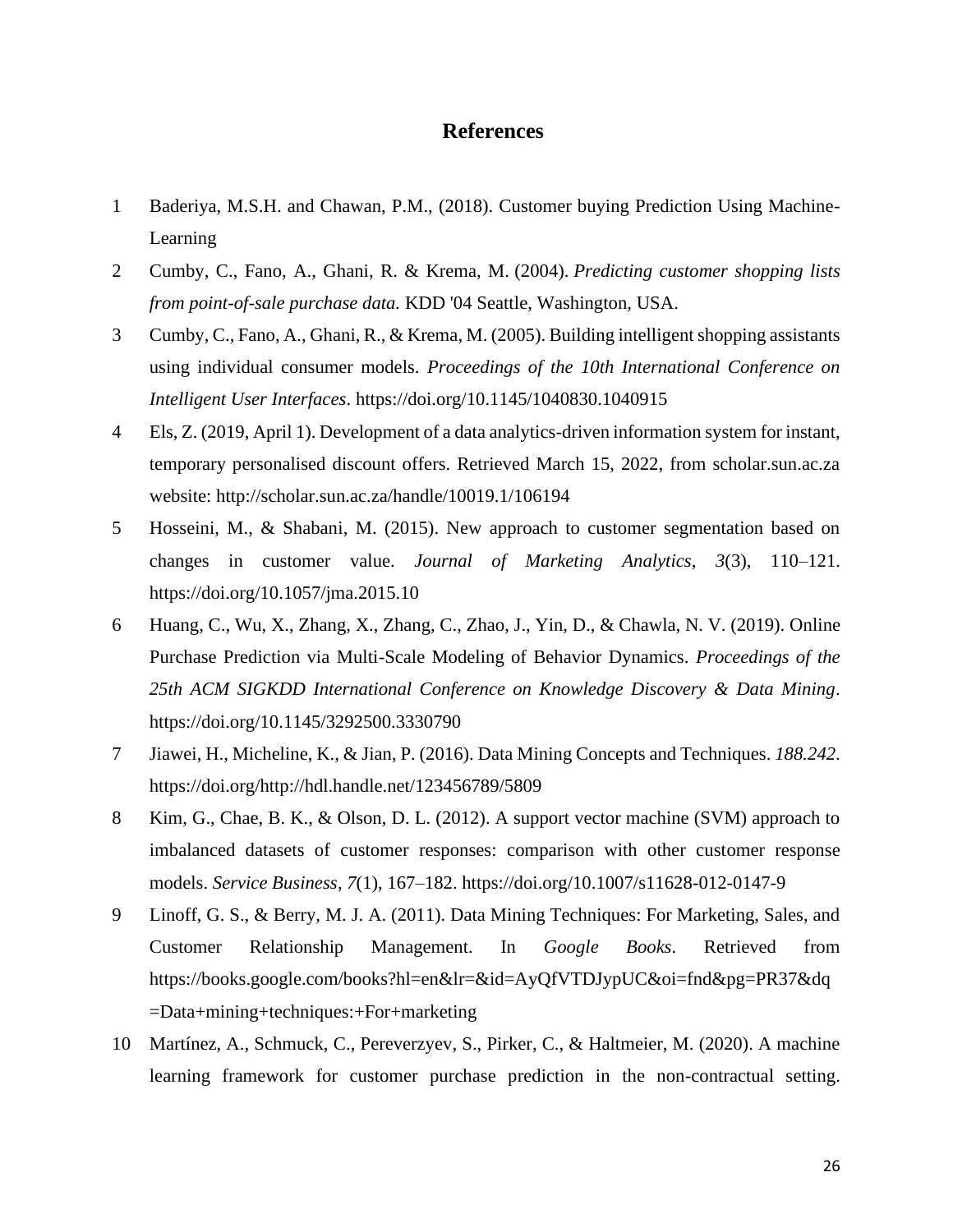*European Journal of Operational Research*, *281*(3), 588–596. https://doi.org/10.1016/j.ejor.2018.04.034

- 11 Neves, A. C., Leander, J., Gonzálelz, I., & Karoumi, R. (2019). An approach to decision‐ making analysis for implementation of structural health monitoring in bridges. *Structural Control and Health Monitoring*, *26*(6), e2352. https://doi.org/10.1002/stc.2352
- 12 Raorane A.A., Kulkarni, R.V. & Jitkar, B.D. (2012). Association rule Extracting knowledge using market basket analysis. *Research Journal of Recent Sciences,* 1(2), 19-27.
- 13 RESEARCH OF CREDIT RISK OF COMMERCIAL BANK PERSONAL LOAN BASED ON ASSOCIATION RULE. (2011). *Proceedings of the 13th International Conference on Enterprise Information Systems*. https://doi.org/10.5220/0003413101290134
- 14 Softwares, L. (2014, October 22). Data Mining and Its Importance. Retrieved from Loginworks Softwares Pvt. Ltd. website: [https://www.loginworks.com/blogs/217-data](https://www.loginworks.com/blogs/217-data-mining-and-its-importance/)[mining-and-its-importance/](https://www.loginworks.com/blogs/217-data-mining-and-its-importance/)
- 15 Khan, W., Ghazanfar, M. A., Azam, M. A., Karami, A., Alyoubi, K. H., & Alfakeeh, A. S. (2020). Stock market prediction using machine learning classifiers and social media, news. *Journal of Ambient Intelligence and Humanized Computing*, 1-24.
- 16 Lo-Ciganic, W. H., Huang, J. L., Zhang, H. H., Weiss, J. C., Wu, Y., Kwoh, C. K., ... & Gellad, W. F. (2019). Evaluation of machine-learning algorithms for predicting opioid overdose risk among medicare beneficiaries with opioid prescriptions. *JAMA network open*, *2*(3), e190968-e190968.
- 17 Xu, X., Wang, J., Peng, H., & Wu, R. (2019). Prediction of academic performance associated with internet usage behaviors using machine learning algorithms. *Computers in Human Behavior*, *98*, 166-173.
- 18 Uddin, S., Khan, A., Hossain, M. E., & Moni, M. A. (2019). Comparing different supervised machine learning algorithms for disease prediction. *BMC medical informatics and decision making*, *19*(1), 1-16.
- 19 Syam, N., & Sharma, A. (2018). Waiting for a sales renaissance in the fourth industrial revolution: Machine learning and artificial intelligence in sales research and practice. *Industrial marketing management*, *69*, 135-146.